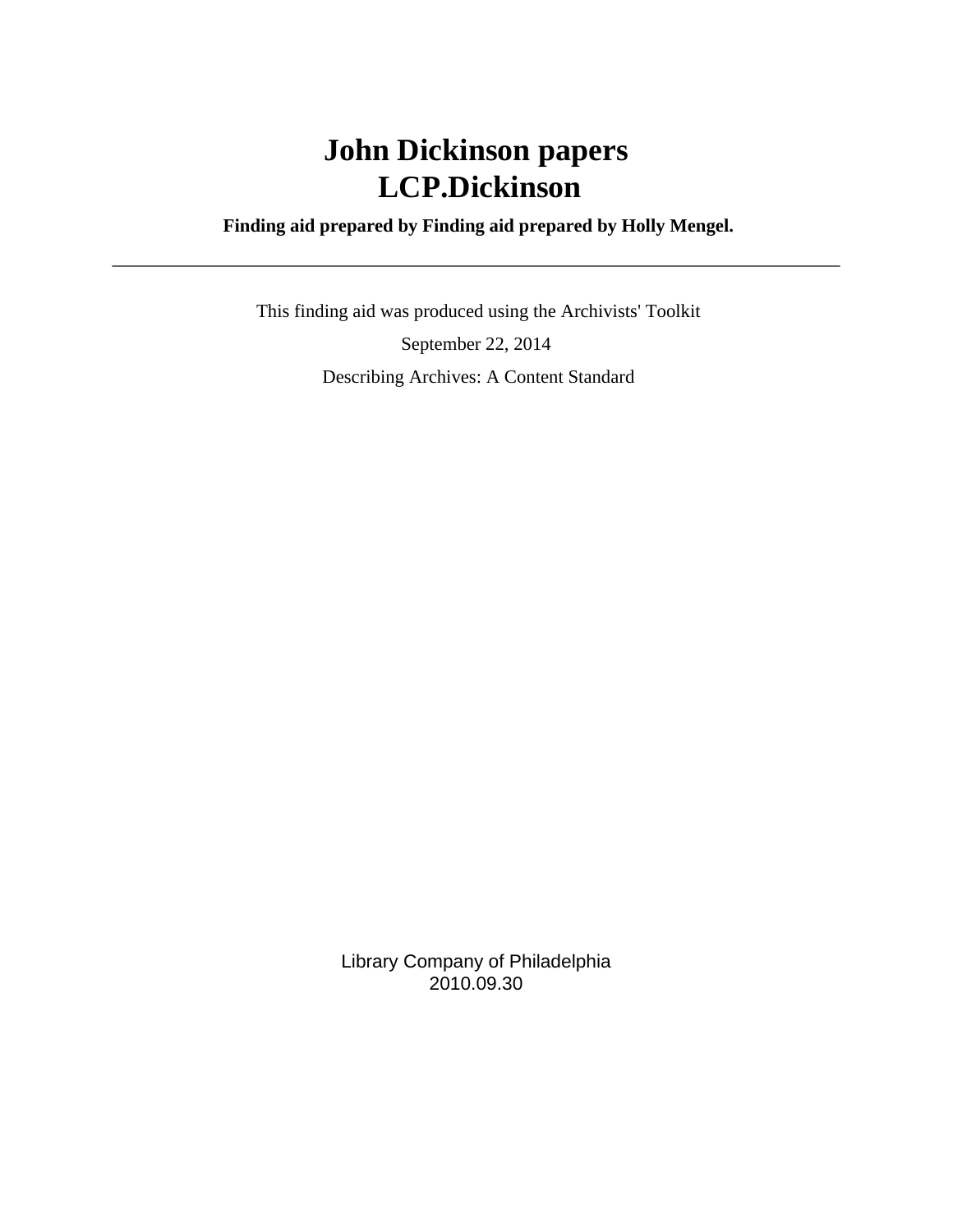# **Table of Contents**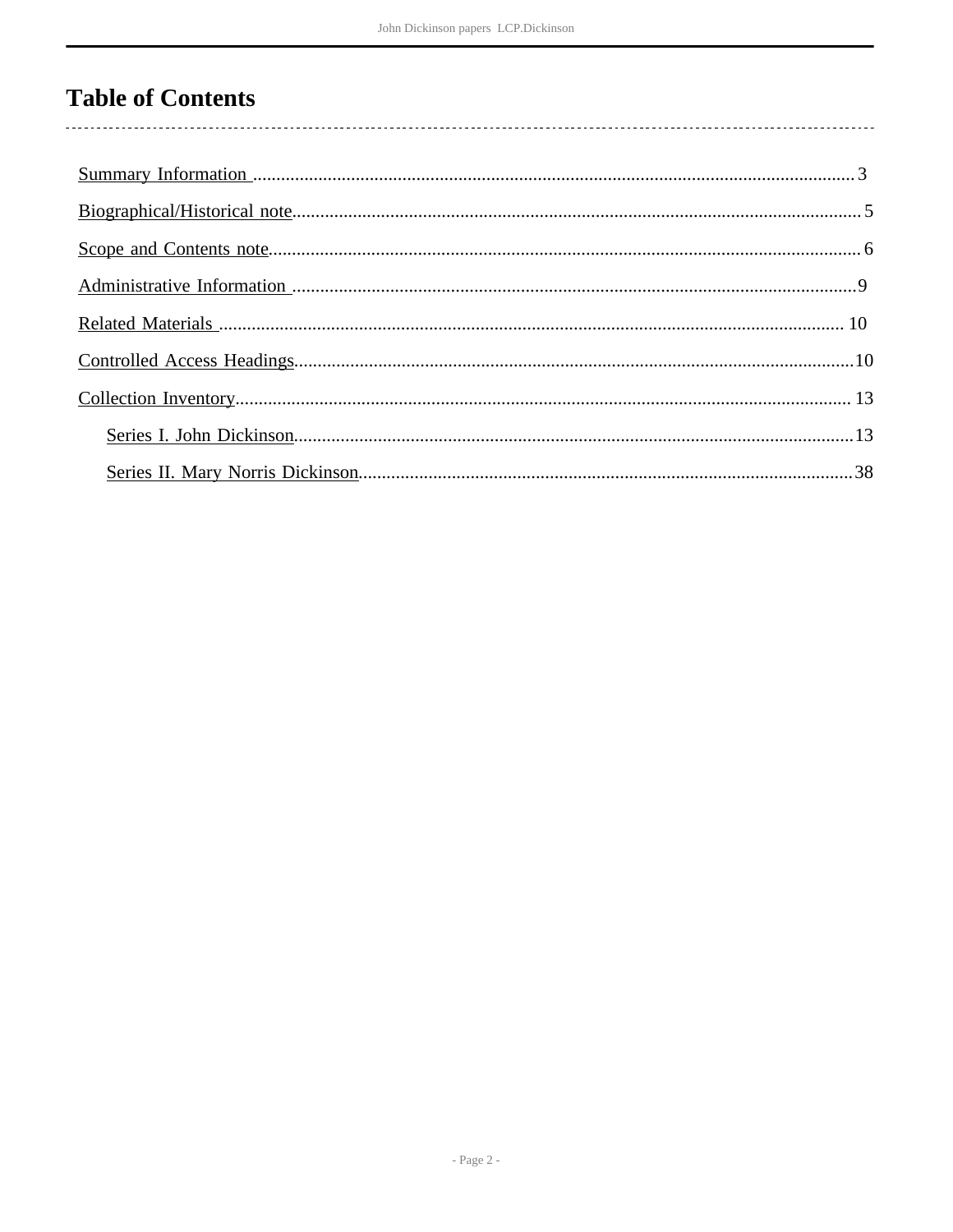# <span id="page-2-0"></span>**Summary Information**

| <b>Repository</b>                                  | Library Company of Philadelphia                                                                                                                                                                                                                                                                                                                                                                                                                                                                                                                                                                                                                                                                                                                                                                                                                                                                                                                                                                                                                       |
|----------------------------------------------------|-------------------------------------------------------------------------------------------------------------------------------------------------------------------------------------------------------------------------------------------------------------------------------------------------------------------------------------------------------------------------------------------------------------------------------------------------------------------------------------------------------------------------------------------------------------------------------------------------------------------------------------------------------------------------------------------------------------------------------------------------------------------------------------------------------------------------------------------------------------------------------------------------------------------------------------------------------------------------------------------------------------------------------------------------------|
| <b>Creator</b>                                     | Dickinson, John, 1732-1808                                                                                                                                                                                                                                                                                                                                                                                                                                                                                                                                                                                                                                                                                                                                                                                                                                                                                                                                                                                                                            |
| <b>Title</b>                                       | John Dickinson papers                                                                                                                                                                                                                                                                                                                                                                                                                                                                                                                                                                                                                                                                                                                                                                                                                                                                                                                                                                                                                                 |
| Date [bulk]                                        | Bulk, 1753-1808                                                                                                                                                                                                                                                                                                                                                                                                                                                                                                                                                                                                                                                                                                                                                                                                                                                                                                                                                                                                                                       |
| Date [inclusive]                                   | 1676-1885                                                                                                                                                                                                                                                                                                                                                                                                                                                                                                                                                                                                                                                                                                                                                                                                                                                                                                                                                                                                                                             |
| <b>Extent</b>                                      | 5.2 Linear feet                                                                                                                                                                                                                                                                                                                                                                                                                                                                                                                                                                                                                                                                                                                                                                                                                                                                                                                                                                                                                                       |
| <b>General Physical</b><br><b>Description note</b> | 13 containers, 5 volumes                                                                                                                                                                                                                                                                                                                                                                                                                                                                                                                                                                                                                                                                                                                                                                                                                                                                                                                                                                                                                              |
| Language                                           | English                                                                                                                                                                                                                                                                                                                                                                                                                                                                                                                                                                                                                                                                                                                                                                                                                                                                                                                                                                                                                                               |
| <b>Abstract</b>                                    | John Dickinson (1732-1808), a Philadelphia lawyer and politician, was<br>a major figure in colonial Delaware and Pennsylvania governments<br>and during the early national period. He was an active presence and<br>prolific writer during the American Revolution and early Republic<br>from the passage of the Sugar Act (1764) until the Jefferson presidency<br>(1801 to 1809). He also served in the military as colonel, private, and<br>brigadier general. He married Mary Norris in 1770. John Dickinson died<br>in Delaware in 1808. The John Dickinson papers contains incoming and<br>outgoing correspondence; drafts and original manuscript documents from<br>the revolutionary and early national government, Revolutionary War,<br>Delaware and Pennsylvania government; land papers; legal papers; bills<br>and receipts; collected essays, notes and commonplace books; and estate<br>material. The papers provide a clear picture of the way in which colonists<br>envisioned their new country and how these new Americans worked, |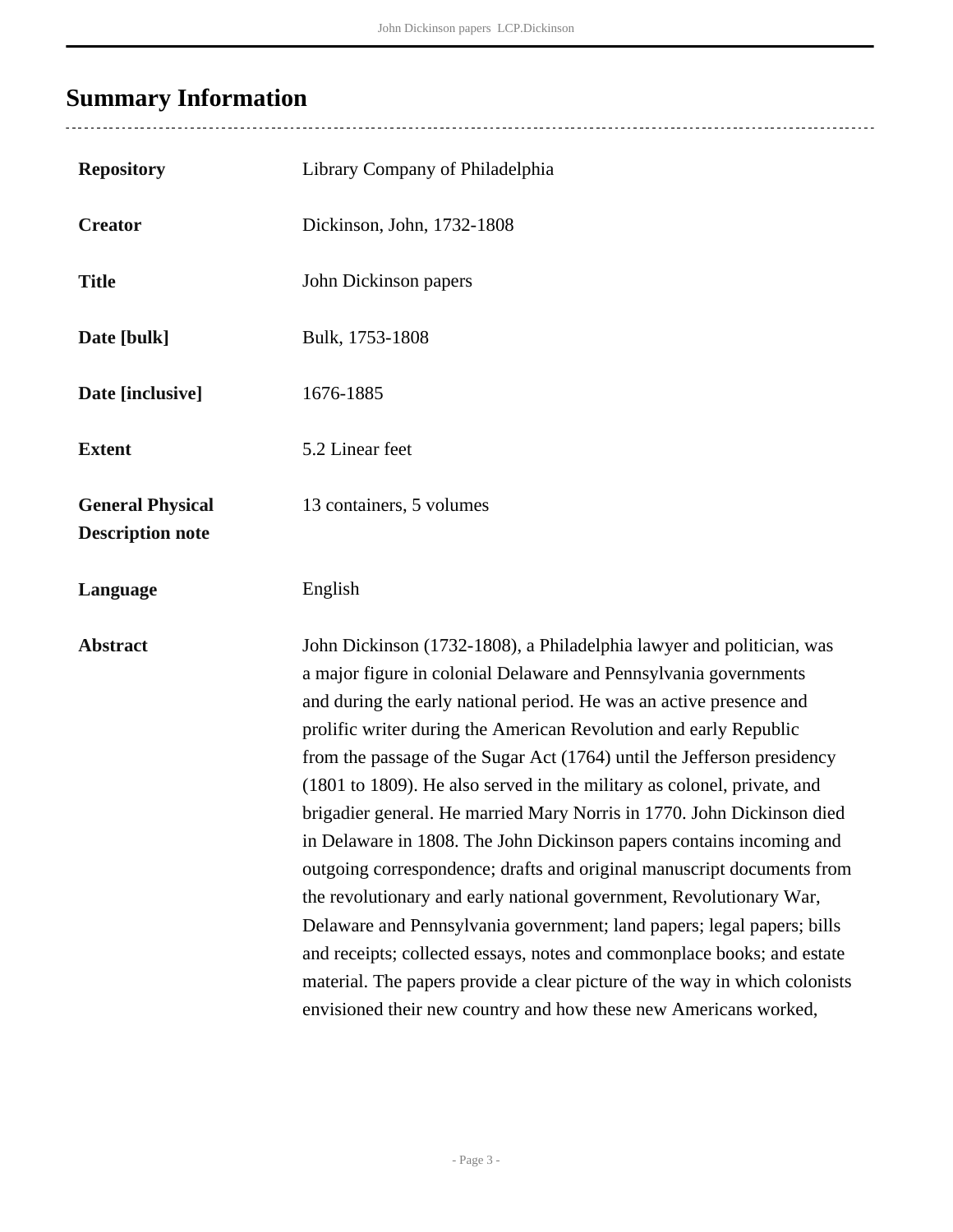compromised and adapted in order to achieve their visions. Mary Norris Dickinson is documented in two volumes: one of letters and one of poems.

#### **Preferred Citation note**

[Description and date of item], [Box and folder number], John Dickinson papers, 1676-1885, Library Company of Philadelphia.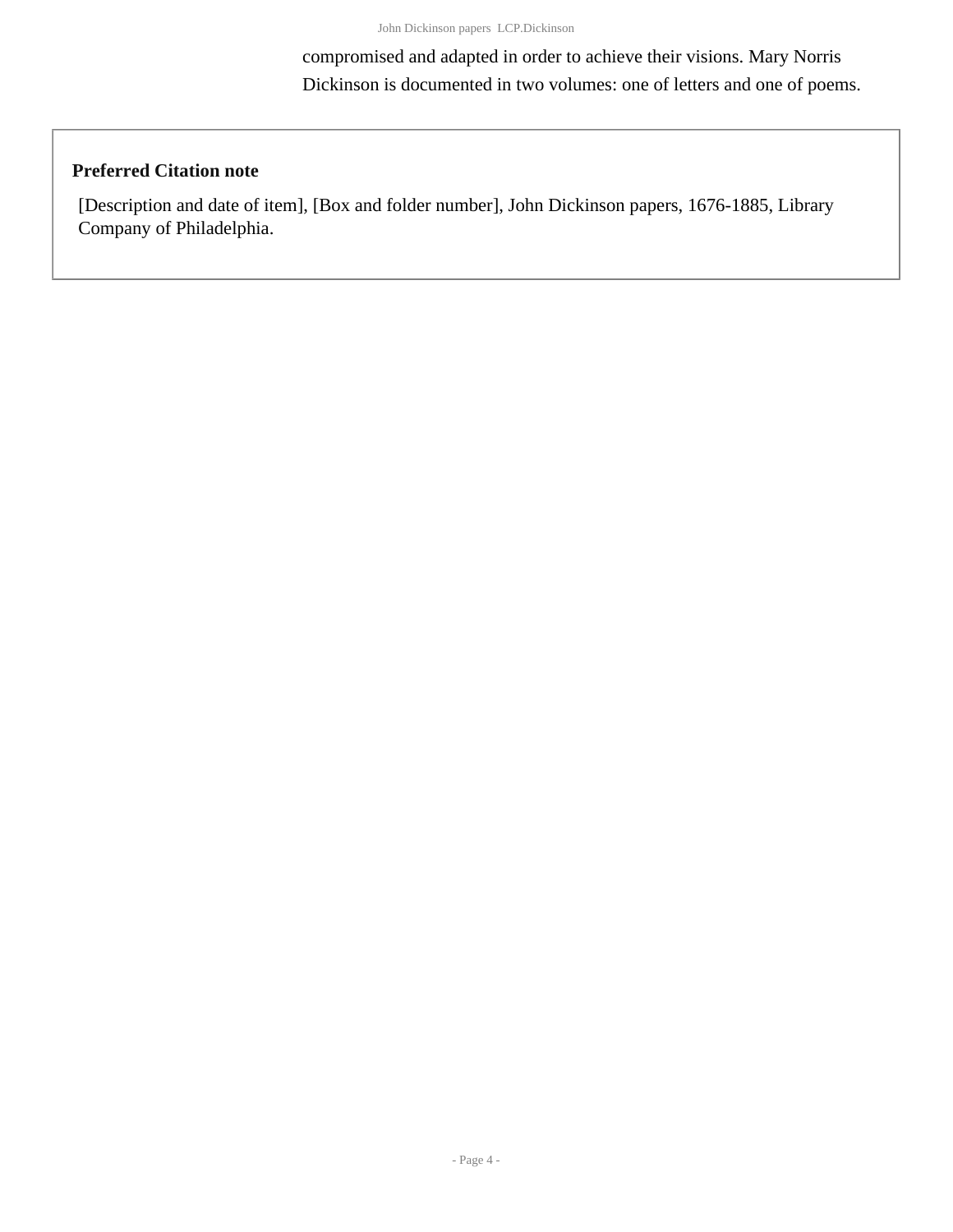### <span id="page-4-0"></span>**Biographical/Historical note**

John Dickinson was born in Talbot County, Maryland on November 13, 1732 to Samuel Dickinson (1690-1760), whose father had emigrated from England in 1654, and his second wife, Mary Cadwalader Dickinson, who was the daughter of a Philadelphia Quaker merchant. John Dickinson had two brothers, Thomas, who died in infancy, and Philemon. The Dickinson family owned vast amounts of land throughout Maryland and Delaware, which is where the family relocated around 1740. John Dickinson was tutored at home in Kent County, Delaware by William Killen until the age of eighteen, at which time he moved to Philadelphia to read law for the former king's attorney, John Moland. From 1753 to 1756, Dickinson studied law at the Middle Temple in England, where he was admitted to the bar in 1757. Upon his return to the colonies that same year, he moved to Philadelphia to begin practicing law.

Dickinson was elected to the Delaware Assembly in 1759 and became speaker in 1760. In 1762, he was elected to the Pennsylvania General Assembly, where he served intermittently until 1776. As the relationship between the colonies and England became tense, the General Assembly chose Dickinson as their delegate at a meeting for the Stamp Act in New York in 1756. He joined John Morton and George Bryan in formulating a declaration of grievances. In 1767/1768, Dickinson published *Letters from a Farmer in Pennsylvania to the Inhabitants of the British Colonies*. These letters, which were printed in newspapers throughout the colonies, argued that the Townshend Acts were in direct conflict with the ideals of British liberties. When the letters were published in pamphlet form around the colonies, as well as England, France, Holland, and Ireland, Dickinson became the best known advocate of American rights. In 1786, he also wrote "The Liberty Song," America's first patriotic song.

In 1770, John Dickinson married Mary (Polly) Norris (1740-1803), who was the daughter of Isaac Norris II (1701-1766) and Sarah Logan Norris (1715-1744). Isaac Norris was a prominent Quaker and speaker of the General Assembly, and his wife Sarah was the eldest daughter of William Penn's secretary, James Logan (1674-1751). John and Mary Dickinson had two daughters who lived past infancy, Maria (1783-1860) and Sally (1771-1855). Maria Dickinson married Albanus Logan (1783-1854), the son of George Logan and Deborah Norris Logan.

John Dickinson was busy in the years leading up to the American Revolution. He was a member of the Stamp Act Congress in 1765 and the First and Second Continental Congresses from 1774 to 1776. He was occupied with publishing treatises on the American cause and penning resolutions and appeals to the King that he hoped would bring an end to the conflict. Because he believed that preparations for war must take place simultaneously with measures for peace, he raised the First Battalion of Associators in Philadelphia, of which he was colonel. Because separation from Britain appeared likely, he wrote the first draft of the Articles of Confederation. When independence was declared, he refused to vote on or sign the Declaration, because he still believed that reconciliation was possible. When the document received support from the majority of the delegates, Dickinson supported their decision by taking up arms and joining his battalion in New Jersey. Because of his dissent from the Declaration, he was not returned to the Pennsylvania Assembly. He resigned his commission in September and returned to the Assembly, where he led the resistance to the new Pennsylvania constitution. In November of 1776, he resigned his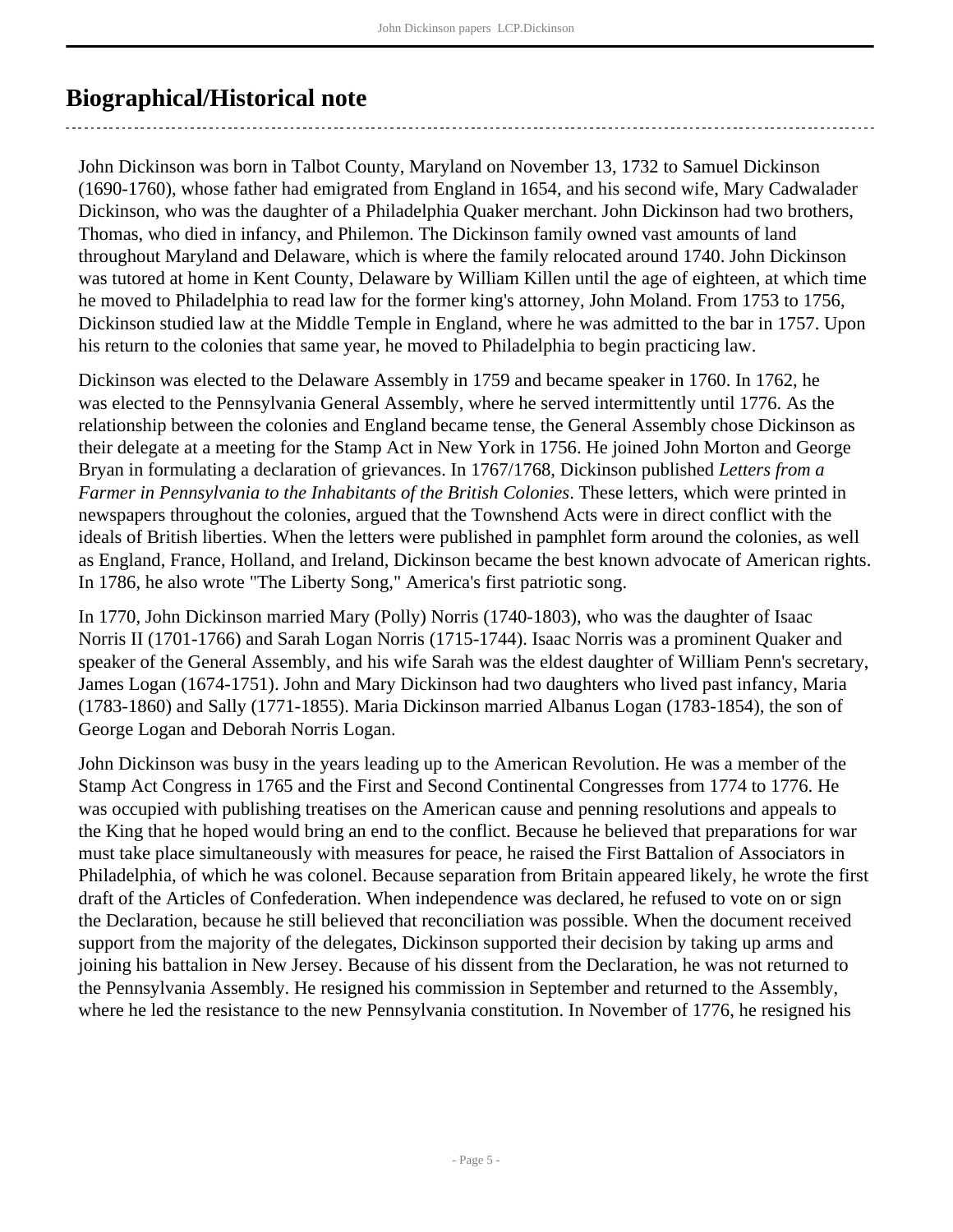seat in protest of it. His next public office was in 1779 as a delegate from Delaware to the Confederation Congress, where he worked on peace negotiations.

In addition to being a colonel in the Pennsylvania militia, he also enlisted as a private in the Delaware militia, during which time he served at the Battle of Brandywine. He was given a commission as a brigadier general. Although he did not serve as an officer in the Continental Army, he nevertheless was made an honorary member of the Society of the Cincinnati.

Dickinson suffered many hardships during the Revolution. In addition to being harassed by the Pennsylvania revolutionary government and others who questioned his patriotism for not signing the Declaration of Independence, because the British perceived him as the leader of the resistance, Tories attacked his property in Delaware in 1777 and the British destroyed much of his estate in Philadelphia. These setbacks did not affect his political involvement. He served as president of both Delaware (1781-1782) and Pennsylvania (1782-1785), he was unanimously elected president of the Annapolis Convention in 1786 to amend the Articles of Confederation, and he took part in the Constitutional Convention of 1787.

John Dickinson returned to Delaware after the federal convention and in 1792 served as president of the Delaware constitutional convention. Into his later years, he continued to write on causes of concern to him, such as American relations with France and education. He lived the remainder of his life in Wilmington, where he died on February 14, 1808.

Dickinson was not formally affiliated with any religious group, but he identified most closely with the Religious Society of Friends (Quakers). He is buried in the Wilmington Friends burial ground next to his wife.

**Biographical note written by Jane Calvert, author of** *Quaker Constitutionalism and the Political Thought of John Dickinson.*

### <span id="page-5-0"></span>**Scope and Contents note**

This collection documents John Dickinson's roles in politics, business, law, nation building, and the American Revolution. The collection is arranged in two series: "John Dickinson" and "Mary Norris Dickinson," with the bulk of the collection contained within the "John Dickinson" series. This collection was organized into its current arrangement, probably in 1978. Prior to that, the collection was described to an item level in a calendar created by John H. Powell. While the 1978 re-arrangement has resulted in the physical order of the calendar being unusable, the information contained therein is of the utmost value and a pdf version of the calendar is attached to this finding aid.

The "John Dickinson" series is divided into eight subseries: "Correspondence," "Revolutionary and Early National government papers," "Revolutionary War documents," "Delaware government documents," "Pennsylvania government documents," "Land and business records," "Collected essays, notes, and commonplace books," and "John Dickinson estate records."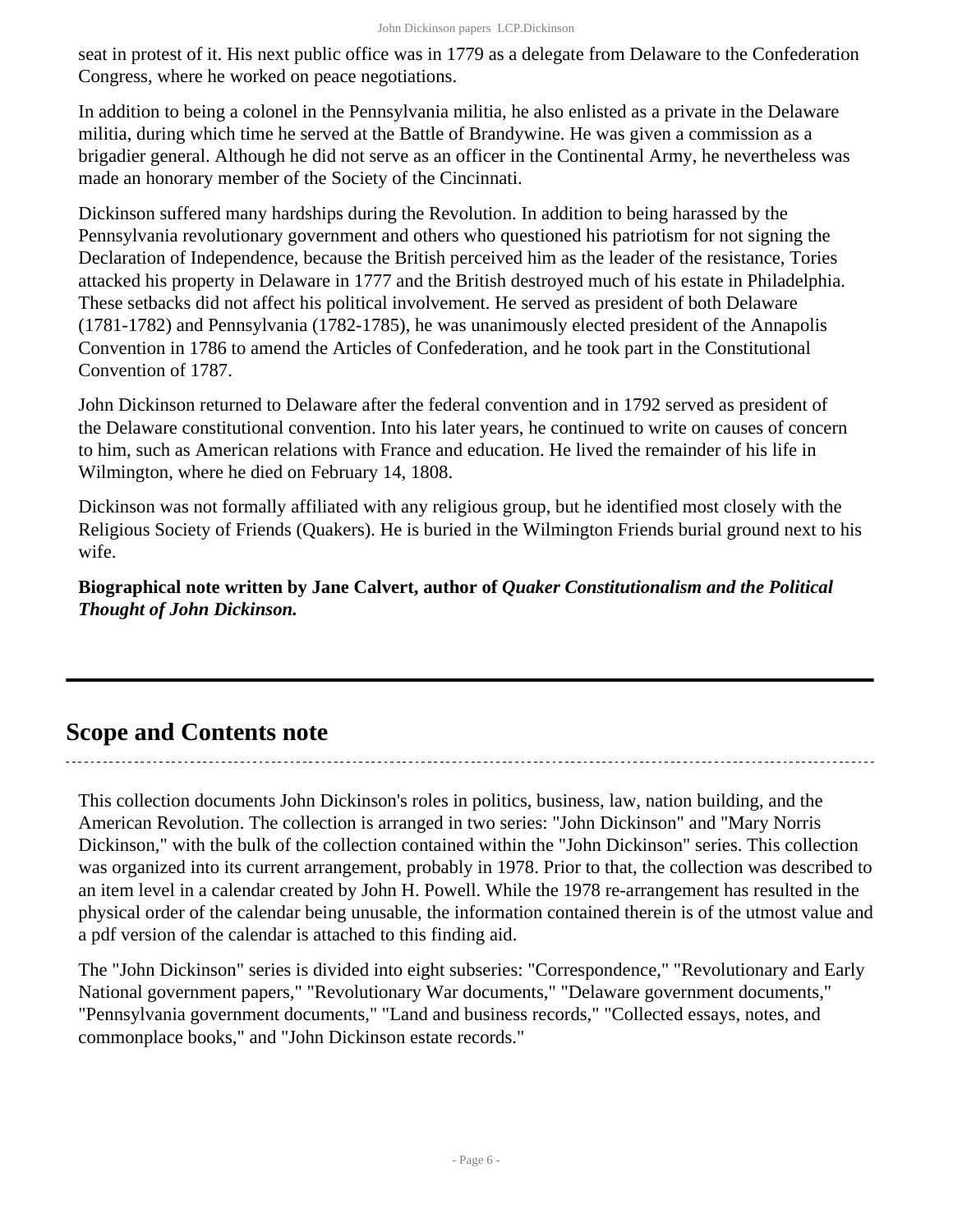#### John Dickinson papers LCP.Dickinson

The "Correspondence" is divided into incoming and outgoing correspondence, and is arranged chronologically within each type. Correspondents to John Dickinson include various statesmen and Revolutionary leaders, among whom are Matthew Carey, Philadelphia bookseller and publisher; Samuel Chase, a signer of the Declaration of Independence from Maryland; Benjamin Chew; George Churchman, Quaker minister; Francois de Marbois, French politician; Philemon Dickinson, John Dickinson's brother; Elizabeth Graeme Fergusson, litterateur; Benjamin Franklin; Hannah Griffitts, poet and political satirist; Thomas Hartley, officer and Pennsylvania congressman; John Jones, army surgeon; Arthur Lee, American diplomat; Charles Lee, Revolutionary War general; Richard Henry Lee, Virginia statesman; William Lee, American diplomat; George Logan, Philadelphia physician, farmer, legislator and politician; Nathaniel Luff, Delaware officer; Samuel Miller, Presbyterian minister; Alex Nisbet; Charles Nisbet, first president of Dickinson College; Samuel Patterson, Delaware officer; John Pemberton; George Read; Caesar Rodney, Delaware president; Charles Thomson, Philadelphia patriot leader and secretary of the Continental Congress; James Tilton, army surgeon; John Vaughan, John Vining, Delaware politician; Daniel Walker; and James Wilkinson, army officer. There are also one or two letters, each, from Samuel Adams, Robert Morris, Benjamin Rush, and George Washington. These letters discuss issues such as abolition, the militia, the American Revolution, news from London, nation building, national finances, and state and national politics, to name only a few. There are also letters discussing business and land dealing, theology, plans for George Clymer's home, and family and personal matters, most of which date after 1790. Of interest may be Samuel Chase's letters to Dickinson; in particular, one from 1775 in which Chase writes of his reactions to the battles of Lexington and Concord. John Dickinson's letters were sent to Matthew Carey, the Delaware Assembly, Thomas Jenkins, George Logan, Thomas McKean, Samuel Miller, and Samuel Patterson, to name only a few. Of interest are seven folders of letters from John Dickinson to his parents, Samuel and Mary Dickinson, during his education in London at the Middle Temple, dating from 1753 to 1756.

Within "Revolutionary and Early National government papers" are materials on the Revolutionary period which address issues such as the Stamp Act Congress, the first Continental Congress, drafts of petitions to the King of England, the Address of Congress to the Inhabitants of Quebec, and Jay's Olive Branch Petition. Also included is the Address to John Dickinson from the Mechanics on June 27, 1774, in which Philadelphia mechanics exercised their political voice and rights within the system. These materials are arranged chronologically and show the efforts made to prevent war with Great Britain. The Early National period papers reveal Dickinson's and others' attempts to create a new nation: these papers address issues such as the National Bank, the Hartford Convention, foreign trade, regulations, the military, national finances, the Constitutional Convention, the Virginia and New Jersey Plans, the establishment of a national capital, and the mutiny in Philadelphia which occurred in 1783. Also included are copies of the Fabius letters which Dickinson wrote in support of the Constitution.

"Revolutionary War documents" provide a glimpse into Dickinson's responsibilities as a colonel in the Pennsylvania Militia. Included in this series are furlough recommendations, petitions for furloughs, hospital reports, militia returns and ammunition returns. Of interest in these records are Dickinson's notes on required provisions for soldiers, a reminder to researchers that this new country also had to create a new army. Also included in this series is a folder regarding the Articles of Peace including a letter from John Barclay making Dickinson aware of the proceedings.

The "Delaware government documents" document early Delaware politics from 1772 to 1789, including the period of time Dickinson served as President of Delaware. Issues addressed include papers on the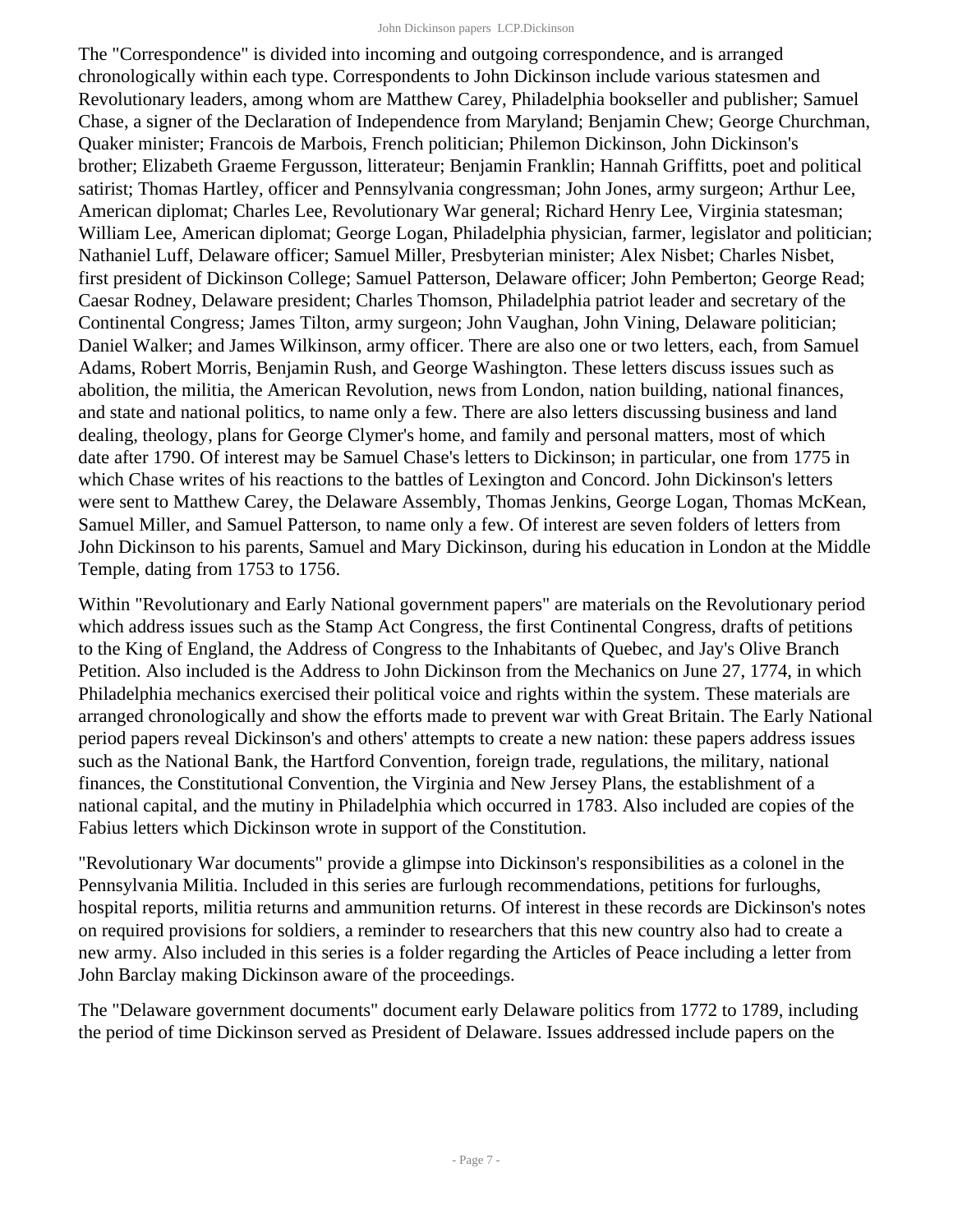Delaware River dispute in 1772; suggestions for reform of the Delaware court system, submitted by Justice William Killen in 1781; militia returns; budget figures; and various bill drafts and notes.

Intermittently, from 1764 to 1769, Dickinson served the Pennsylvania government, and papers from this time frame are found within "Pennsylvania government documents." Included are speeches by Dickinson while he served as president of the Supreme Executive Council of Pennsylvania; bills; materials on the Aaron Doane case, a significant case on the legality of the death penalty for outlawry; court martial records; materials on the Wyoming controversy, a long lasting land dispute between Connecticut and Pennsylvania settlers; and miscellaneous Dickinson notes on government affairs. Of particular interest in this series is the information regarding the national debt, taxing, payments to soldiers and information regarding soldiers' land claims. Information comparing exports of Pennsylvania products across several years may be valuable to researchers.

"Land and business records" include miscellaneous land and financial papers, legal papers, and bills and receipts. The miscellaneous land and financial papers, arranged chronologically, largely deal with Dickinson's management of his real estate holdings, primarily in Delaware, and include leases, agreements and memoranda regarding house construction, relations with tenants, property sales, farming techniques and production figures. These materials date from 1733 to 1807. The legal papers, also arranged chronologically, date from 1722 to 1785 and include wills of several Dickinson family members and information on Dickinson's law practice. Law practice materials include several cases argued before the High Court of Errors in Pennsylvania. The bills and receipts date from 1755 to 1807 and are arranged chronologically. Bills and receipts are for wine, vinegar and household materials, to name only a few.

The "Collected essays, notes and commonplace book" includes materials that may have been created by Dickinson as well as materials that were clearly collected by him. Included are writings in the hand of Isaac Norris; notes on genealogy of the Dickinson, Lloyd and Logan families; a copy of Conrad Weiser's journal; clippings; essays; and a speech on the founding of Dickinson College in 1783. These materials are arranged in chronological order.

The "John Dickinson estate records" include a journal and a ledger, both dating from 1808 to 1814, which note the settling of bills and other expenses in regard to the estate of John Dickinson. The final four pages of the ledger are entitled, "Sally Norris Dickinson in account with the estate," and give a chronological summary of the various account entries.

The "Mary Norris Dickinson" series contains two volumes, both of which were written before her marriage to John Dickinson, and are indicative of her intellect and creativity. The first volume consists of copies of letters between Hannah Griffitts (1727-1817), Hannah Harrison (1729-1807), and Mary Norris. These three young women were friends as well as relations and were well educated daughters or granddaughters of prominent judges and/or politicians, and involved in the society and pulse of colonial America. Hannah Griffitts was a poet and wrote under the name "Fidelia," Hannah Harrison was a wealthy socialite who married Charles Thomson in 1774 and wrote under the name "Sophronia." Mary Norris Dickinson wrote under the name of "Sophia." Griffitts, Harrison and Norris gave the people and places in their lives code names and used them to describe some seemingly ordinary events in fairy-tale fashion. Other names mentioned in the volume, such as Theophilus and Fellicia, refer to other members of the Norris and Logan families. This volume appears to be a copy of the original, probably made by Sally Norris Dickinson (daughter of Mary Norris Dickinson), and contains a brief introduction about "The Rural Circle or Band of Friendship, in familiar letters between several young ladies, Interspers'd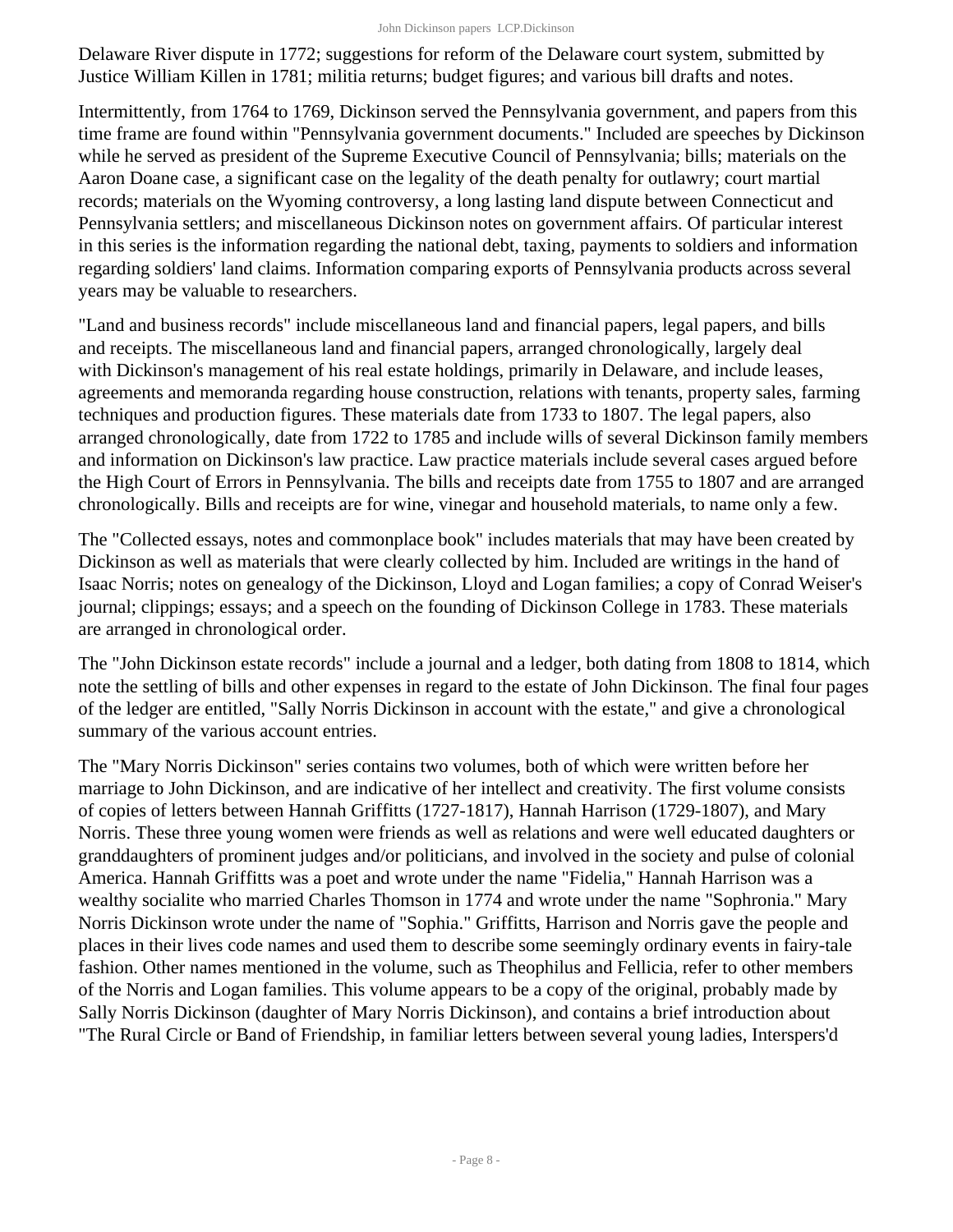#### John Dickinson papers LCP.Dickinson

with a variety of valuable characters," which may be the title of the volume. The volume also contains annotations by Sally Norris Dickinson and an endnote by Dickinson which explains the characters and the volume, which was meant as a testament to the girls' friendship. The second volume consists of poems, reflections, vignettes and other prose writings, written and copied by Mary Norris and her sister Sarah. This volume also contains annotations by Sally Norris Dickinson. The two volumes together provide an unusually rich documentation of friendship and literary imagination among a circle of teenage Quakers girls in the mid-eighteenth century.

This collection of John and Mary Dickinson materials will prove valuable to any researchers interested in John Dickinson, Mary Norris Dickinson, colonial Delaware and Pennsylvania governments, the American Revolution, nation building, the early national period, military history, land management, legal cases, and political theory and policy. Dickinson's correspondence with many of the most prominent figures in Revolutionary and the early national period provide diverse insights into the creation and development of the United States of America.

### <span id="page-8-0"></span>**Administrative Information**

#### **Publication Information**

Library Company of Philadelphia 2010.09.30

#### **Conditions Governing Access note**

This collection is open for research use, on deposit at the Historical Society of Pennsylvania, 1300 Locust Street, Philadelphia, PA 19107. For access, please contact the Historical Society at 215-732-6200 or visit http://www.hsp.org.

#### **Conditions Governing Use note**

Copyright restrictions may apply. Please contact the Library Company of Philadelphia with requests for copying and for authorization to publish, quote or reproduce the material.

#### **Immediate Source of Acquisition note**

Gift of Mr. Robert R. Logan, February 1943.

#### **Processing Information note**

The processing of this collection was made possible through generous funding from The Andrew W. Mellon Foundation, administered through the Council on Library and Information Resources' "Cataloging Hidden Special Collections and Archives" Project.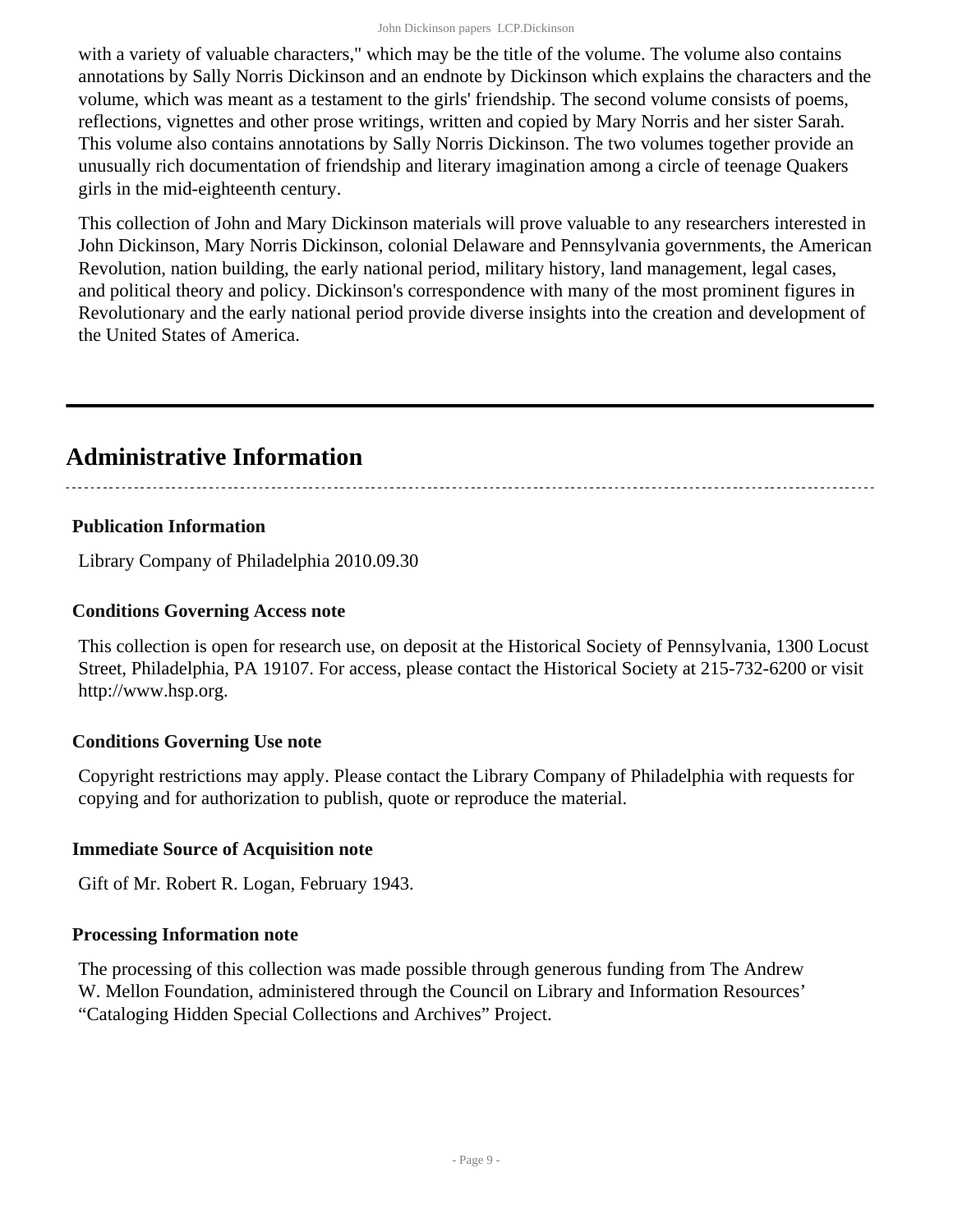This collection was *minimally processed* in 2009-2011, as part of an experimental project conducted under the auspices of the Philadelphia Area Consortium of Special Collections Libraries to help eliminate processing backlog in Philadelphia repositories. A minimally processed collection is one processed at a less intensive rate than traditionally thought necessary to make a collection ready for use by researchers. When citing sources from this collection, researchers are advised to defer to folder titles provided in the finding aid rather than those provided on the physical folder.

Employing processing strategies outlined in Mark Greene's and Dennis Meissner's 2005 article, *More Product, Less Process: Revamping Traditional Processing Approaches to Deal With Late 20th-Century Collections*, the project team tested the limits of minimal processing on collections of all types and ages, in 23 Philadelphia area repositories. A primary goal of the project, the team processed at an average rate of 2-3 hours per linear foot of records, a fraction of the time ordinarily reserved for the arrangement and description of collections. Among other time saving strategies, the project team did not extensively review the content of the collections, replace acidic folders or complete any preservation work.

## <span id="page-9-0"></span>**Related Materials**

#### **Related Archival Materials note**

Dickinson College: John Dickinson papers, MC 2001.13.

Delaware Public Archives: John Dickinson Letters.

John Dickinson Plantation, Delaware Historical and Cultural Affairs: Dickinson Research Files.

Historical Society of Pennsylvania: R.R. Logan collection of John Dickinson papers, 1671-1882 (bulk 1670-1800), Collection 383.

See also: http://bioguide.congress.gov/scripts/guidedisplay.pl?index=D000321.

### <span id="page-9-1"></span>**Controlled Access Headings**

#### **Corporate Name(s)**

- Dickinson College.
- Pennsylvania. Courts.
- Pennsylvania. High Court of Errors and Appeals.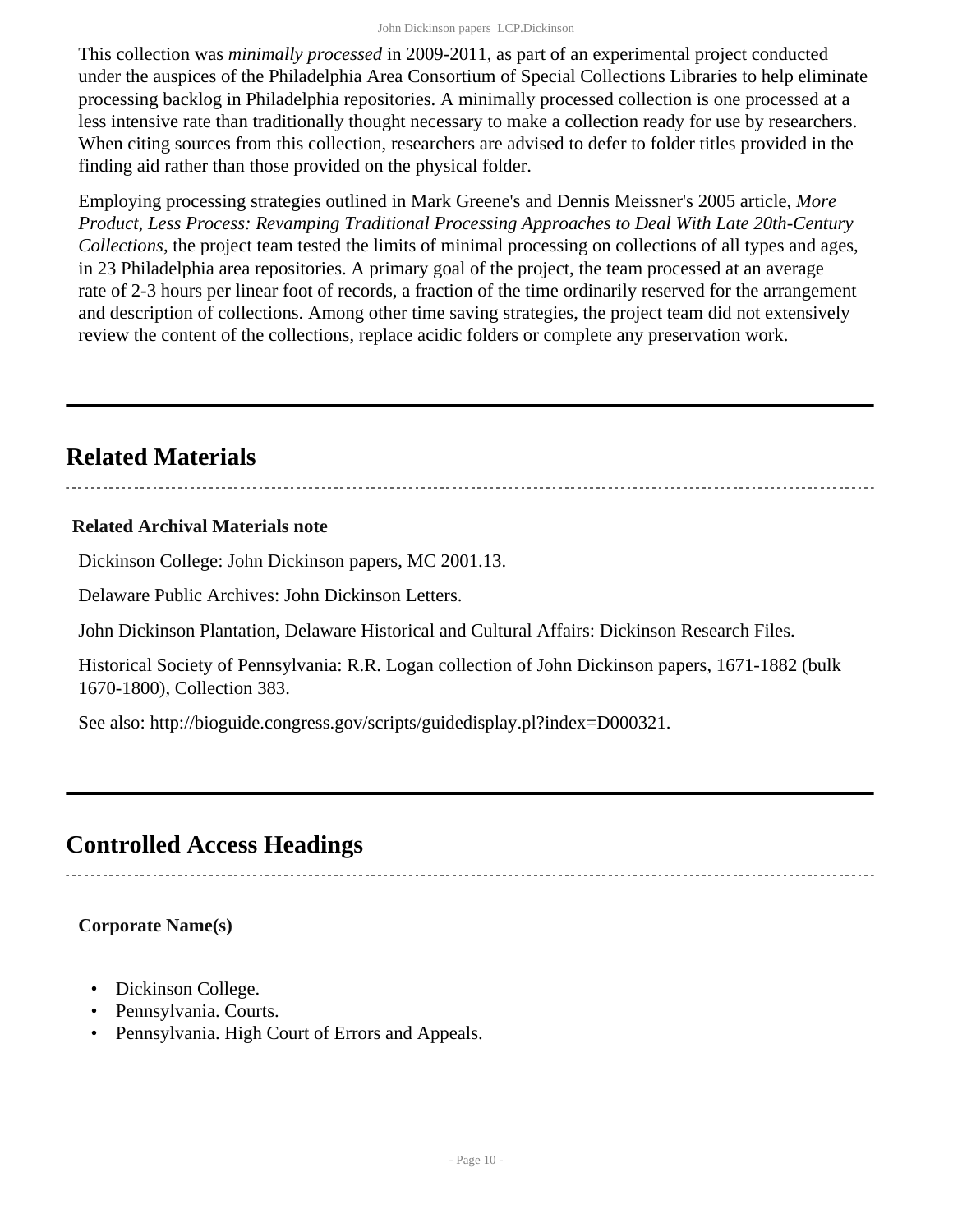- Pennsylvania. Militia.
- Pennsylvania. Provincial Assembly.
- Pennsylvania. Supreme Executive Council.
- Stamp Act Congress (1765 : New York, N.Y.).
- United States. Constitutional Convention (1787).
- United States. Continental Congress.

#### **Genre(s)**

- Business records
- Correspondence
- Deeds
- Estate records
- Financial records
- Genealogical tables
- Legal documents
- Manuscripts
- Notes
- Poems
- Property records
- Receipts (financial records)
- Speeches
- Wills

#### **Geographic Name(s)**

- Delaware
- Pennsylvania
- Philadelphia (Pa.)
- Wilmington (Del.)

#### **Personal Name(s)**

- Chase, Samuel, 1741-1811
- Dickinson, John, 1732-1808
- Dickinson, Mary Norris, 1740-1803
- Dickinson, Philemon, 1739-1809
- Fergusson, Elizabeth Graeme, 1737-1801
- Griffitts, Hannah, 1727-1817
- Jones, John, 1729-1791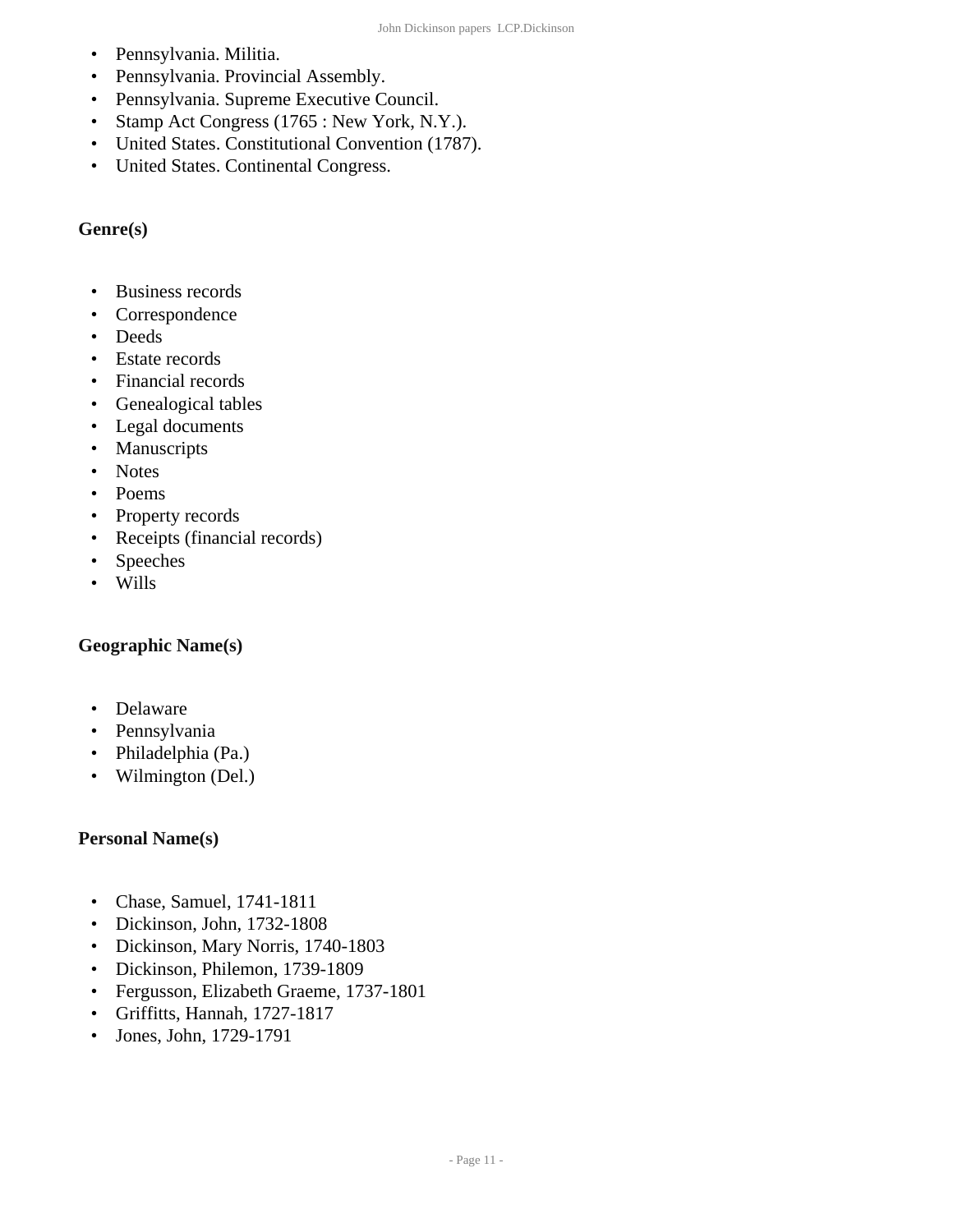- Killen, William, 1722-1805
- Lee, Arthur, 1740-1792
- Lee, Charles, 1731-1782
- Lee, Richard Henry, 1732-1794
- Lee, William, 1739-1795
- Nisbet, Charles, 1736-1804
- Read, George, 1733-1798
- Rodney, Caesar, 1728-1784
- Thomson, Charles, 1729-1824
- Thomson, Hannah
- Tilton, James, 1745-1822

#### **Subject(s)**

- Delaware--History--Colonial period, ca. 1600-1775
- Delaware--Politics and government--1775-1783
- Pennsylvania--History--Colonial period, ca. 1600-1775
- Pennsylvania--Politics and government--1775-1783
- Quaker women
- Real property
- United States--History--Colonial period, ca. 1600-1775
- United States--History--Revolution, 1775-1783
- United States--Politics and government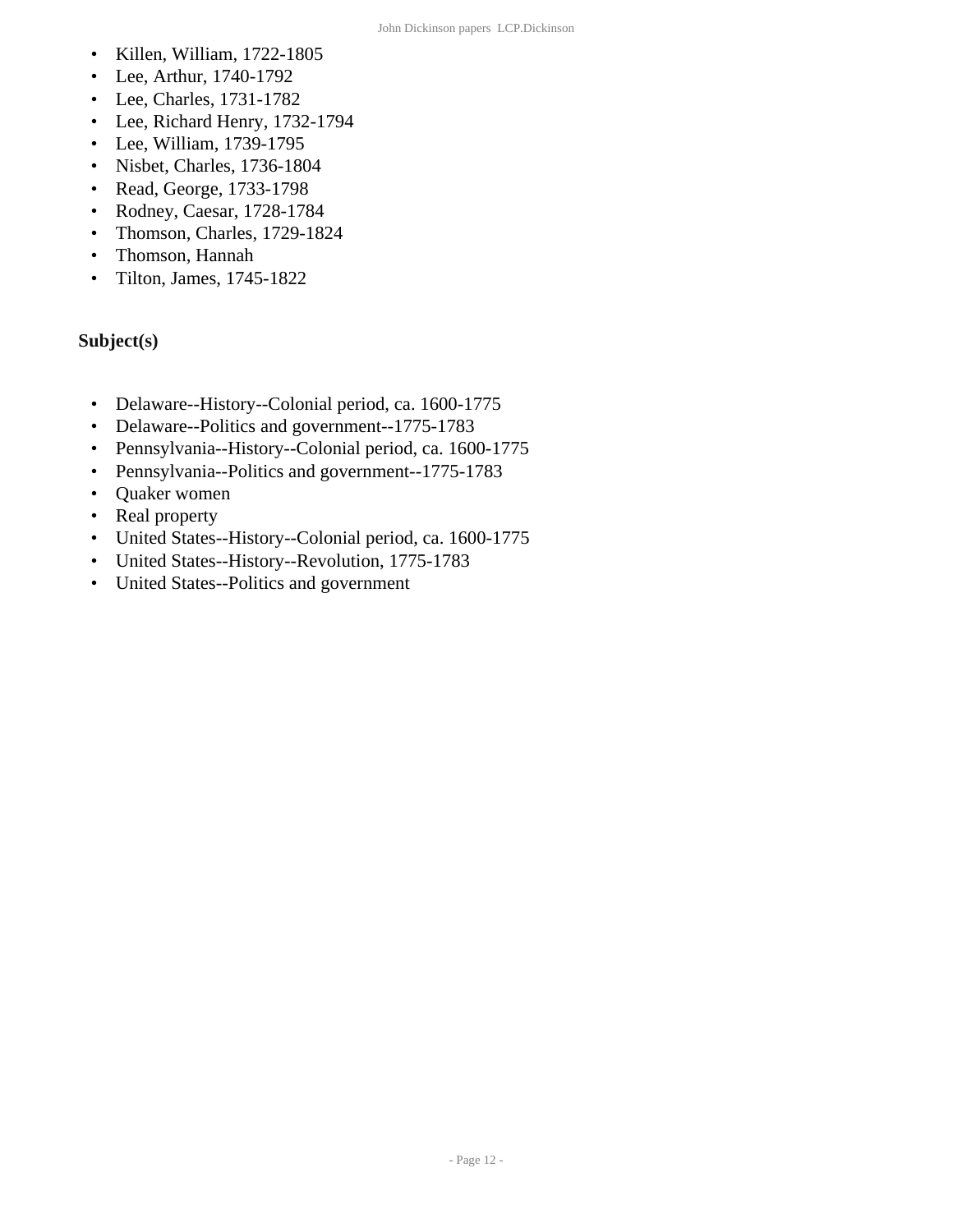## <span id="page-12-0"></span>**Collection Inventory**

<span id="page-12-1"></span>**Series I. John Dickinson** 

#### **Subseries I. Correspondence**

A. Incoming

|                           | <b>Box</b>   | Folder         |
|---------------------------|--------------|----------------|
| 1759-1766                 | $\mathbf{1}$ | $\mathbf{1}$   |
| 1768-1769                 | $\mathbf{1}$ | $\overline{2}$ |
| 1770                      | $\mathbf{1}$ | 3              |
| 1771-1772                 | $\mathbf{1}$ | $\overline{4}$ |
| 1773 January-1774 April 2 | $\mathbf{1}$ | 5              |
| 1774 July 25-December 14  | $\mathbf{1}$ | 6              |
| 1775 January 7-February 6 | $\mathbf{1}$ | $\overline{7}$ |
| 1775 February 13-March 28 | $\mathbf{1}$ | $8\,$          |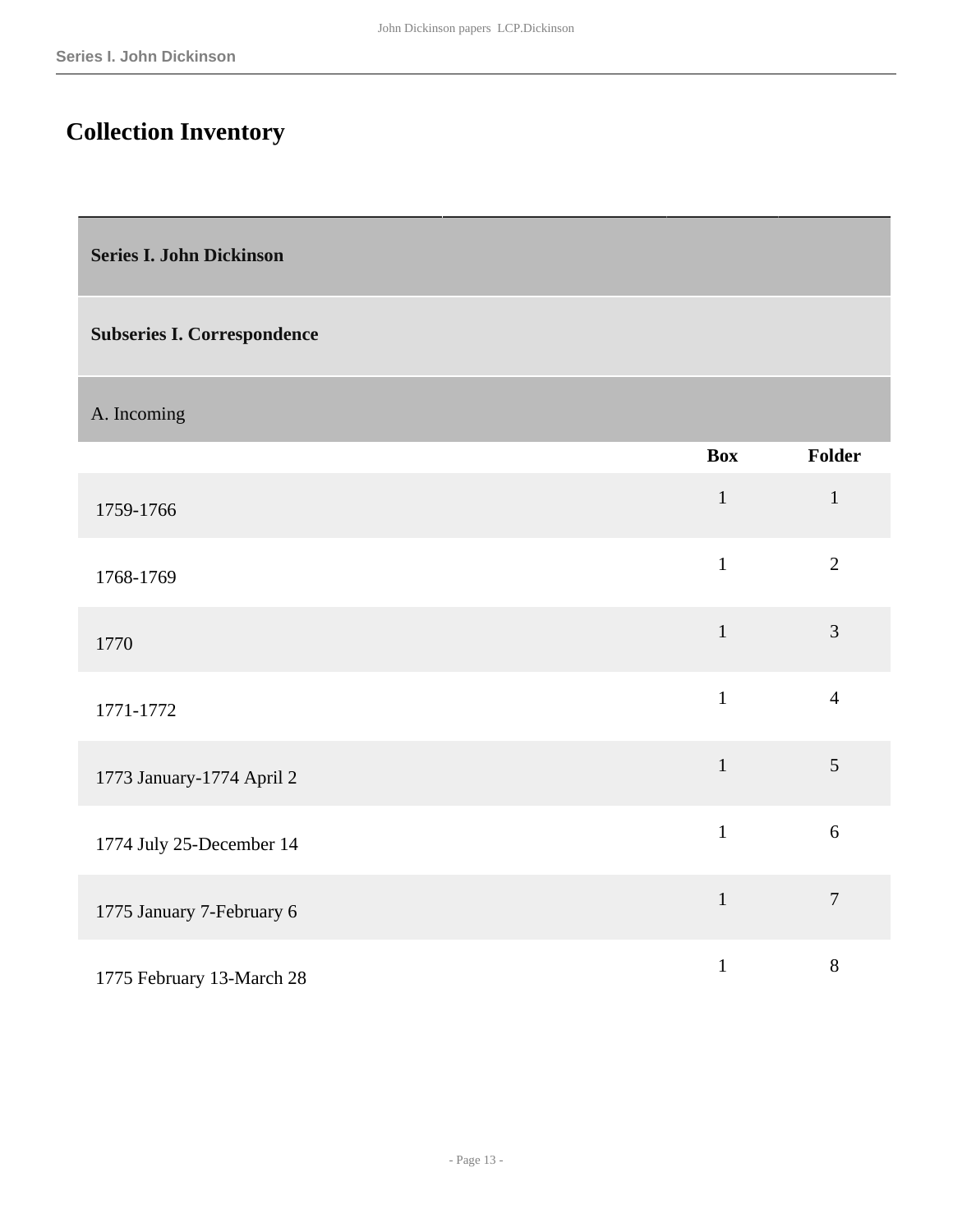| 1775 April 4-May 9          | $\mathbf{1}$ | 9  |
|-----------------------------|--------------|----|
| 1775 May 22-July 6          | $\mathbf{1}$ | 10 |
| 1775 July 12-September 10   | $\mathbf{1}$ | 11 |
| 1776 January 3-July 3       | $\mathbf{1}$ | 12 |
| 1776 July 4-July 29         | $\mathbf{1}$ | 13 |
| 1776 July 30-August 1       | $\mathbf{1}$ | 14 |
| 1776 August 3-August 11     | $\mathbf{1}$ | 15 |
| 1776 August 14-1777 June 18 | $\mathbf{1}$ | 16 |
| 1778 March 20-1779 April 29 | $\mathbf{1}$ | 17 |
| 1779 May 10-October 17      | $\mathbf{1}$ | 18 |
| 1780                        | $\mathbf{1}$ | 19 |
| 1781                        | $\mathbf{1}$ | 20 |
| 1782 January 4-March 6      | $\mathbf{1}$ | 21 |
| 1782 March 24-June 23       | $\mathbf{1}$ | 22 |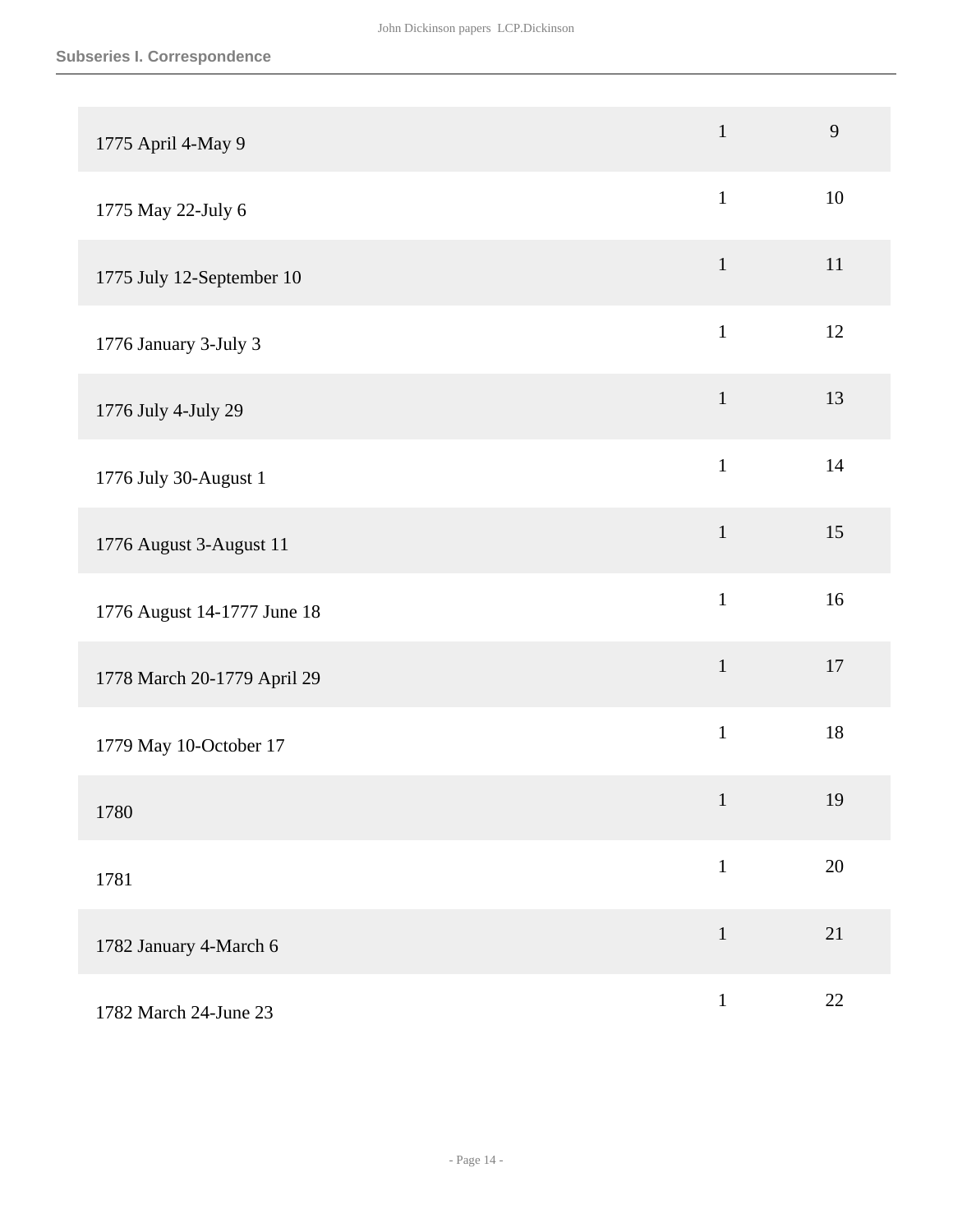| 1782 August 24-October 8      | $\overline{2}$ | $\mathbf{1}$   |
|-------------------------------|----------------|----------------|
| 1782 November 5-27            | $\overline{2}$ | $\mathbf{2}$   |
| 1782 December 2-31            | $\overline{2}$ | $\mathfrak{Z}$ |
| 1783 January 4-April 29       | $\overline{2}$ | $\overline{4}$ |
| 1783 May 16-December 29       | $\overline{2}$ | $\mathfrak{S}$ |
| 1784 February 2-May 8         | $\overline{2}$ | 6              |
| 1784 May 24-August 16         | $\overline{2}$ | $\overline{7}$ |
| 1784 September 24-December 24 | $\overline{2}$ | $8\,$          |
| 1785 January 15-February 15   | $\overline{2}$ | 9              |
| 1785 March 2-April 16         | $\overline{2}$ | 10             |
| 1785 May 3-July 19            | $\overline{2}$ | 11             |
| 1785 August 1-October 25      | $\overline{2}$ | 12             |
| 1786 March 10-July 8          | $\overline{2}$ | 13             |
| 1786 August 1-October 3       | $\sqrt{2}$     | 14             |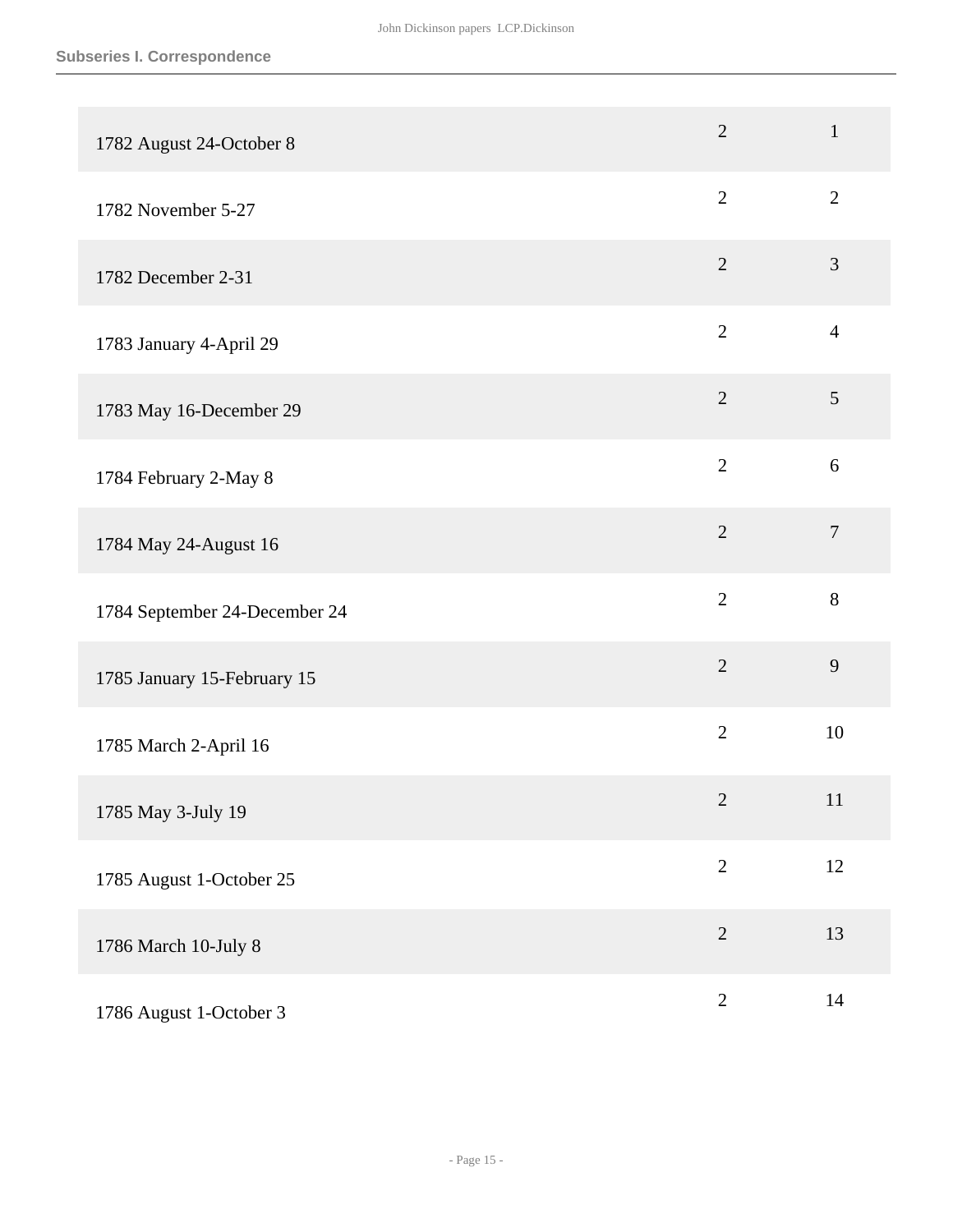| 1786 October 6-November 29    | $\overline{2}$ | 15               |
|-------------------------------|----------------|------------------|
| 1787 January 10-December 20   | $\mathbf{2}$   | 16               |
| 1788 January 20-April 7       | $\overline{2}$ | 17               |
| 1788 April 9-June 30          | $\mathbf{2}$   | $18\,$           |
| 1788 July 2-October 15        | $\sqrt{2}$     | 19               |
| 1788 November 3-1789 April 28 | $\overline{2}$ | 20               |
| 1789 May 11-December 18       | $\sqrt{2}$     | 21               |
| 1790                          | 3              | $\mathbf{1}$     |
| 1791                          | $\mathfrak{Z}$ | $\overline{2}$   |
| 1792                          | 3              | 3                |
| 1793 February 14-April 9      | $\mathfrak{Z}$ | $\overline{4}$   |
| 1793 May 20-October 14        | 3              | 5                |
| 1794 February 13-April 24     | $\mathfrak{Z}$ | $\sqrt{6}$       |
| 1794 May 1-July 9             | 3              | $\boldsymbol{7}$ |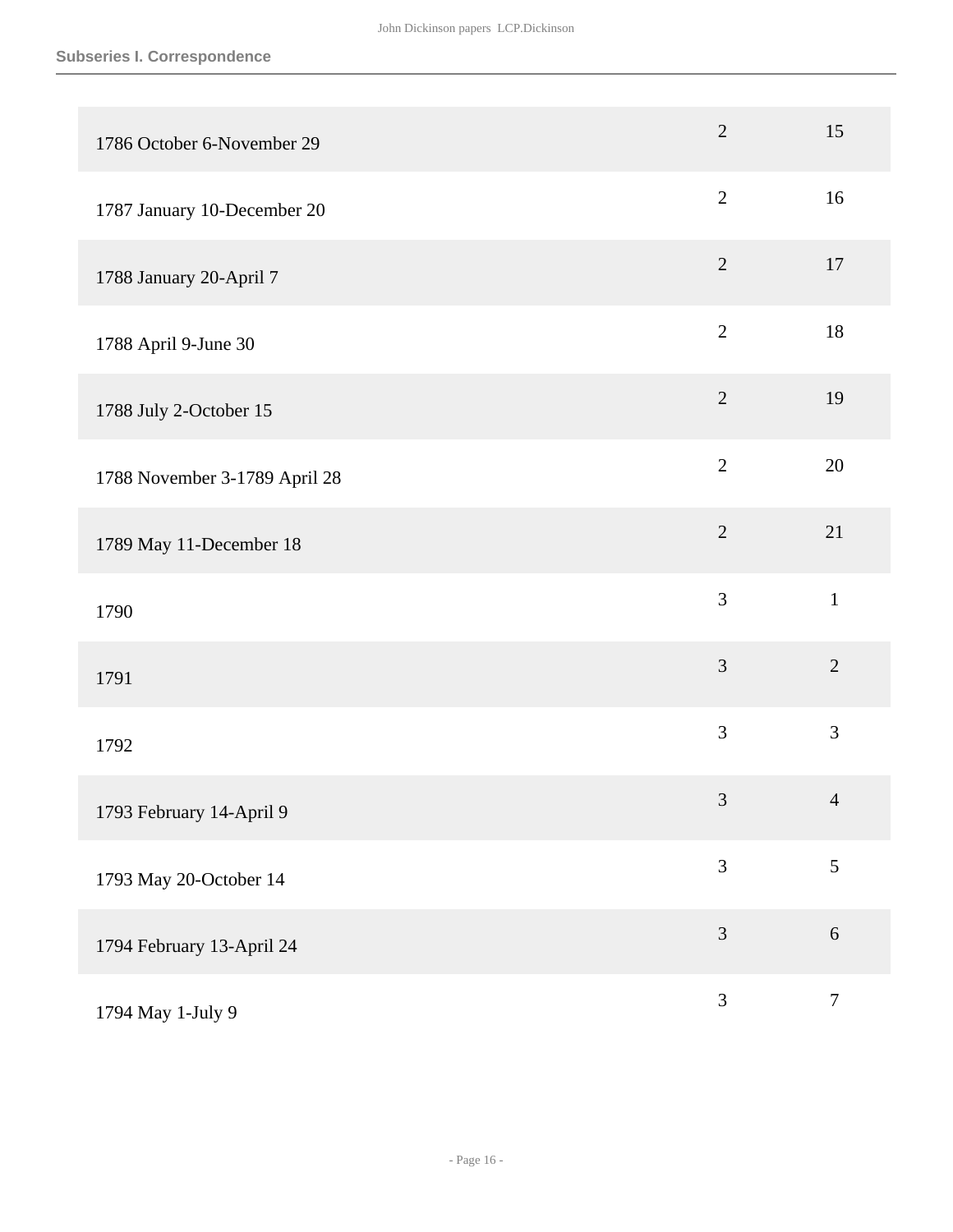| 1794 August 2-November 9   | 3              | $8\,$          |
|----------------------------|----------------|----------------|
| 1794 November 12-March 16  | 3              | 9              |
| 1795 April 7-May 10        | 3              | 10             |
| 1795 May 12-November 27    | 3              | 11             |
| 1796 January 4-February 22 | $\mathfrak{Z}$ | 12             |
| 1796 March 5-December 18   | 3              | 13             |
| 1797 January 23-July 11    | $\mathfrak{Z}$ | 14             |
| 1797 August 4-December 26  | 3              | 15             |
| 1798 January 10-March 24   | 3              | 16             |
| 1798 April 3-June 3        | 3              | 17             |
| 1798 June 11-November 2    | $\mathfrak{Z}$ | 18             |
| 1799 January 19-April 23   | 3              | 19             |
| 1799 May 22-June 8         | $\overline{4}$ | $\mathbf{1}$   |
| 1799 June 14-December 23   | $\overline{4}$ | $\overline{2}$ |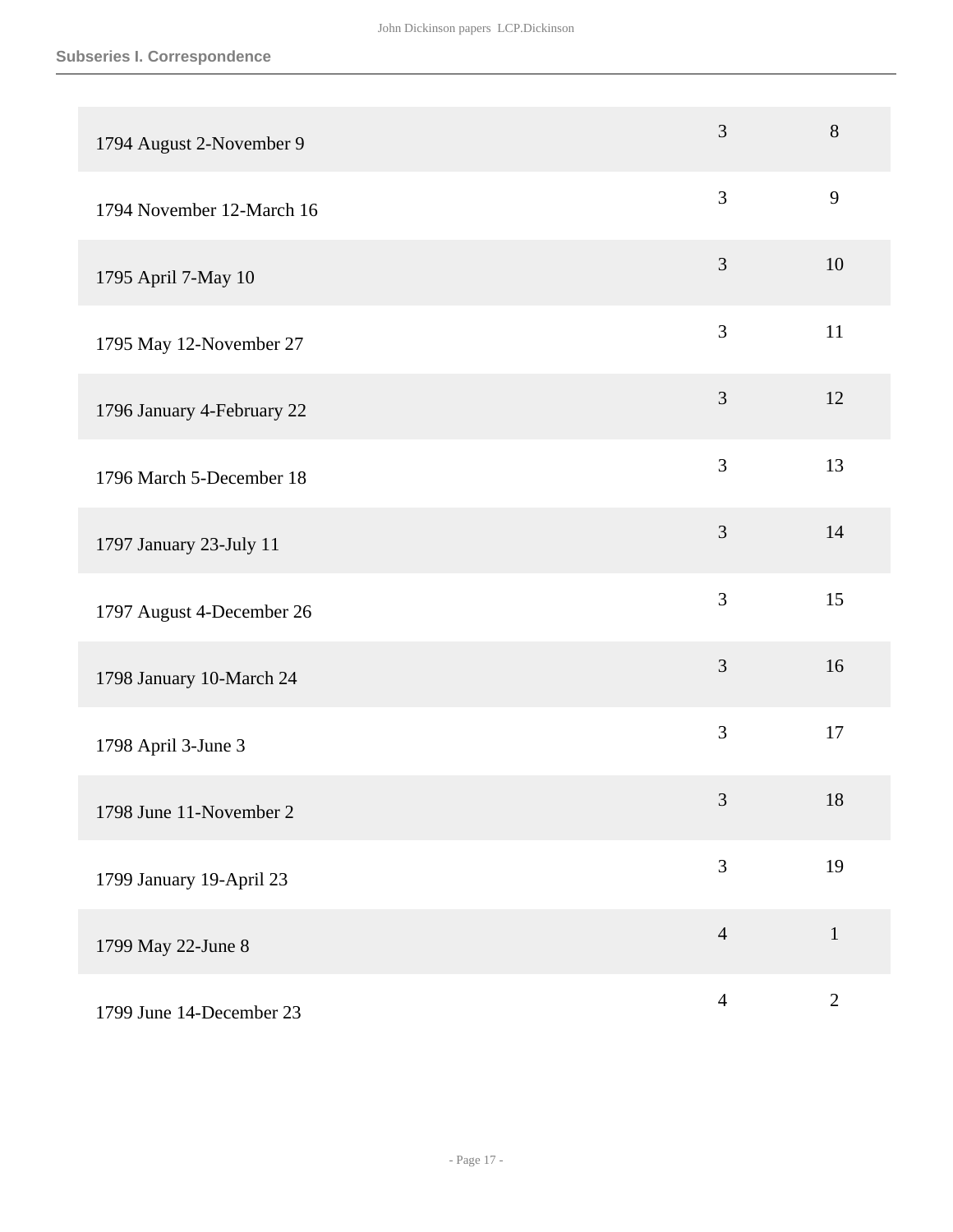| 1800 January 6-March 2           | $\overline{4}$ | 3                |
|----------------------------------|----------------|------------------|
| 1800 March 18-December 20        | $\overline{4}$ | $\overline{4}$   |
| 1801 January 13-June 13          | $\overline{4}$ | $\mathfrak{S}$   |
| 1801 July 22-1802 February 4     | $\overline{4}$ | 6                |
| 1802 February 15-April 13        | $\overline{4}$ | $\boldsymbol{7}$ |
| 1802 May 17-December 14          | $\overline{4}$ | 8                |
| 1803 January 13-March 1          | $\overline{4}$ | 9                |
| 1803 April 6-August 15           | $\overline{4}$ | 10               |
| 1803 September 2-1804 February 6 | $\overline{4}$ | 11               |
| 1804 February 10-April 28        | $\overline{4}$ | 12               |
| 1804 April 28-November 29        | $\overline{4}$ | 13               |
| 1805 February 4-May 14           | $\overline{4}$ | 14               |
| 1805 June 10-August 14           | $\overline{4}$ | 15               |
| 1805 October 7-December 11       | $\overline{4}$ | 16               |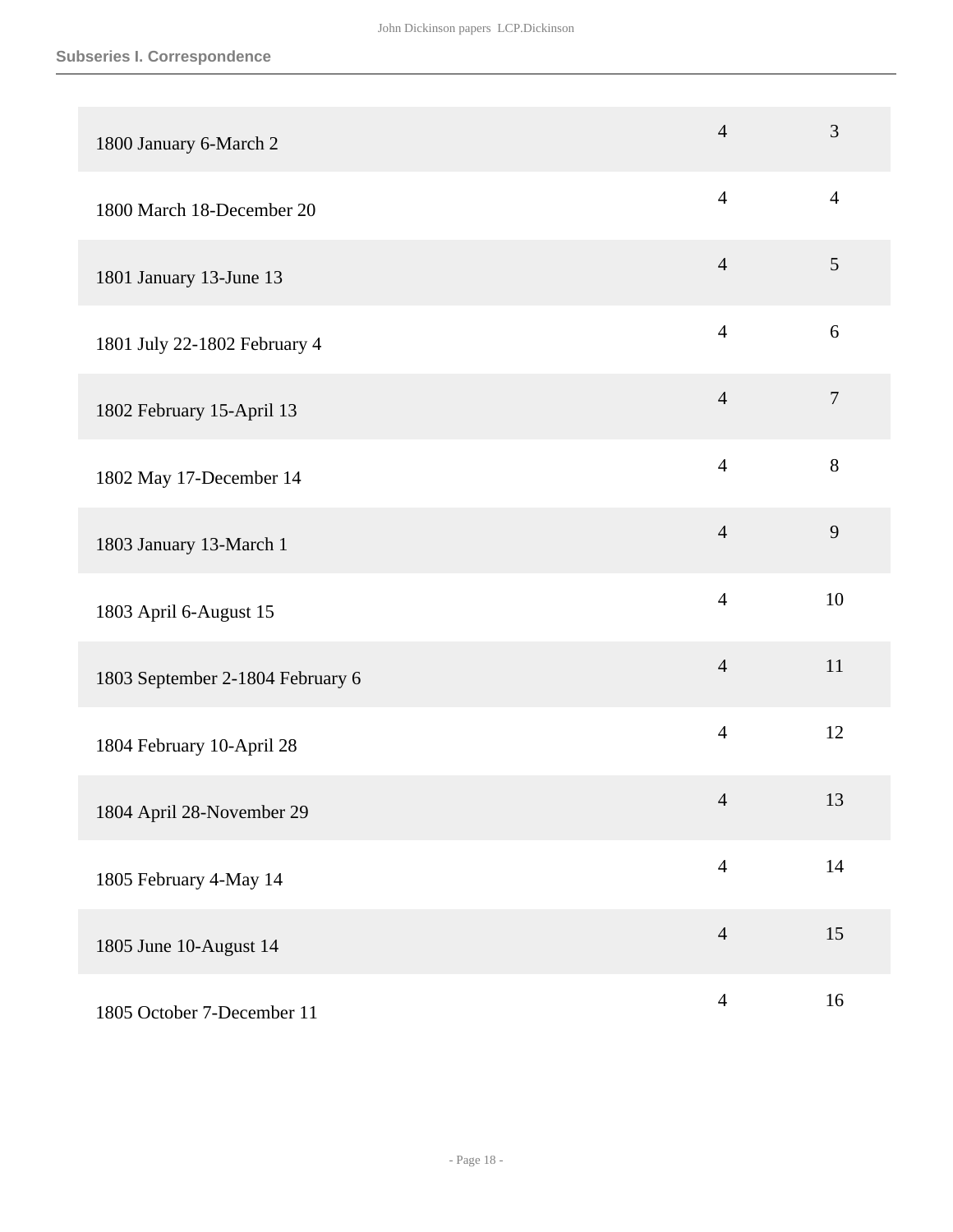| 1806 February 21-May 21                                                                                                                                              | $\overline{4}$  | 17             |
|----------------------------------------------------------------------------------------------------------------------------------------------------------------------|-----------------|----------------|
| 1806 June 6-February 17                                                                                                                                              | $\overline{4}$  | 18             |
| 1807 February 18-September 25                                                                                                                                        | $\overline{4}$  | 19             |
| 1807 October-1809 December 18                                                                                                                                        | $\overline{4}$  | 20             |
| Letters to William Livingston from [Joshua] and Isaac Vanderbuck; to<br>Thomas Mifflin from George Ross; and to Caesar Rodney from Nathaniel<br>Greene 1782, undated | $\overline{4}$  | 21             |
| A-F undated                                                                                                                                                          | 5               | $\mathbf{1}$   |
| G undated                                                                                                                                                            | $\mathfrak{S}$  | $\overline{2}$ |
| H undated                                                                                                                                                            | 5               | 3              |
| I-K undated                                                                                                                                                          | 5               | $\overline{4}$ |
| L undated                                                                                                                                                            | 5               | $\mathfrak{S}$ |
| M-N undated                                                                                                                                                          | $5\overline{)}$ | 6              |
| R undated                                                                                                                                                            | 5               | $\tau$         |
| S-Z and anonymous undated                                                                                                                                            | 5               | $8\,$          |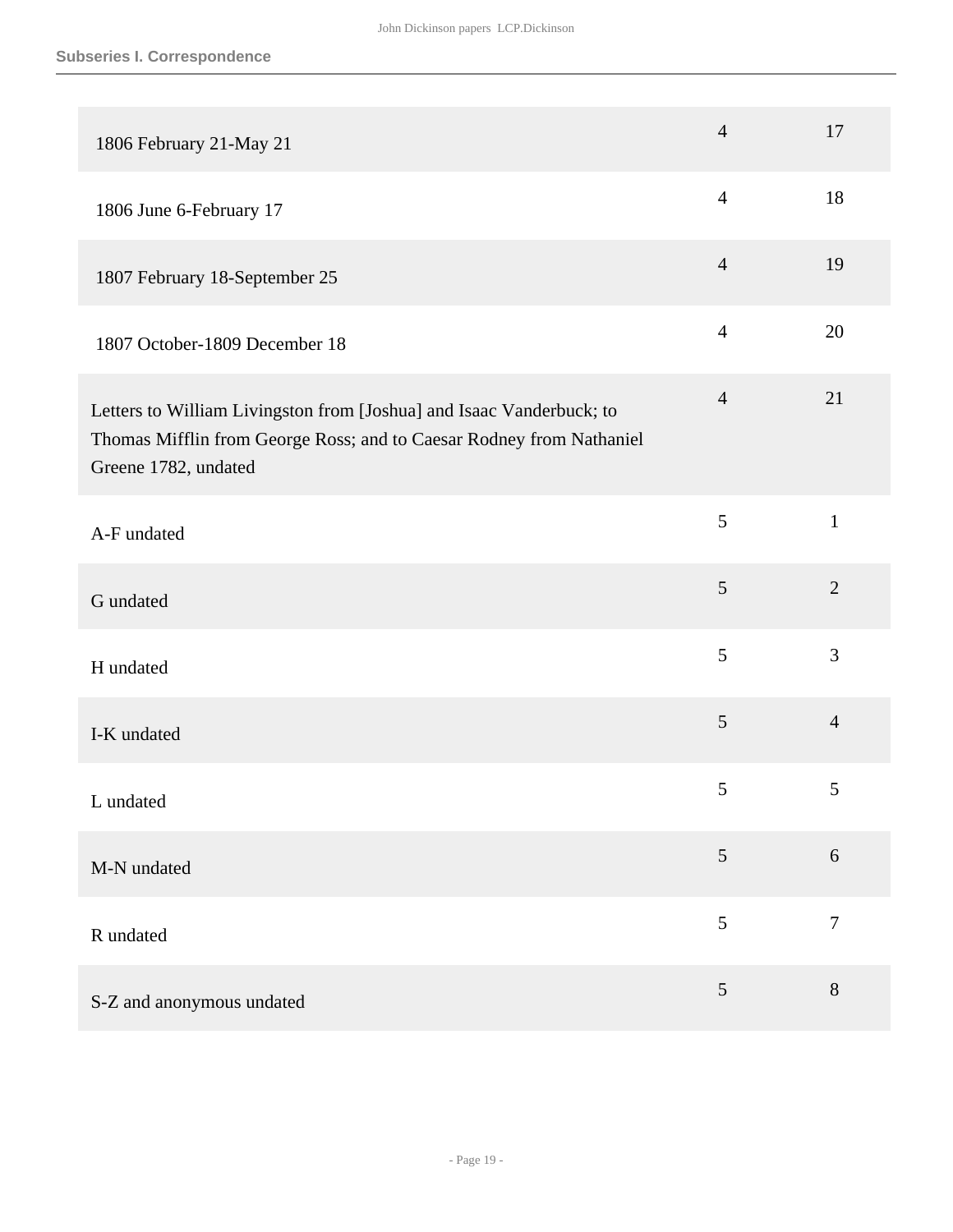| Envelopes and calling cards undated                                                                | 5          | 9             |
|----------------------------------------------------------------------------------------------------|------------|---------------|
| Notes made by Sally Norris Dickinson regarding John Dickinson's<br>incoming correspondence undated | 5          | 10            |
| <b>B.</b> Outgoing                                                                                 |            |               |
|                                                                                                    | <b>Box</b> | <b>Folder</b> |
| Letters to his parents from London, the Middle Temple 1753 December<br>8-1754 March 8              | 5          | 11            |
| Letters to his parents from London, the Middle Temple 1754 March 29-<br>May 25                     | 5          | 12            |
| Letters to his parents from London, the Middle Temple 1754 August 1-<br>October 29                 | 5          | 13            |
| Letters to his parents from London, the Middle Temple 1755 January 21-<br>February 19              | 5          | 14            |
| Letters to his parents from London, the Middle Temple 1755 April 8-<br>September 30                | 5          | 15            |
| Letters to his parents from London, the Middle Temple 1756 January 8-<br>June 6                    | 5          | 16            |
| Letters to his parents from London, the Middle Temple 1756 June 6-<br>August 7                     | 5          | 17            |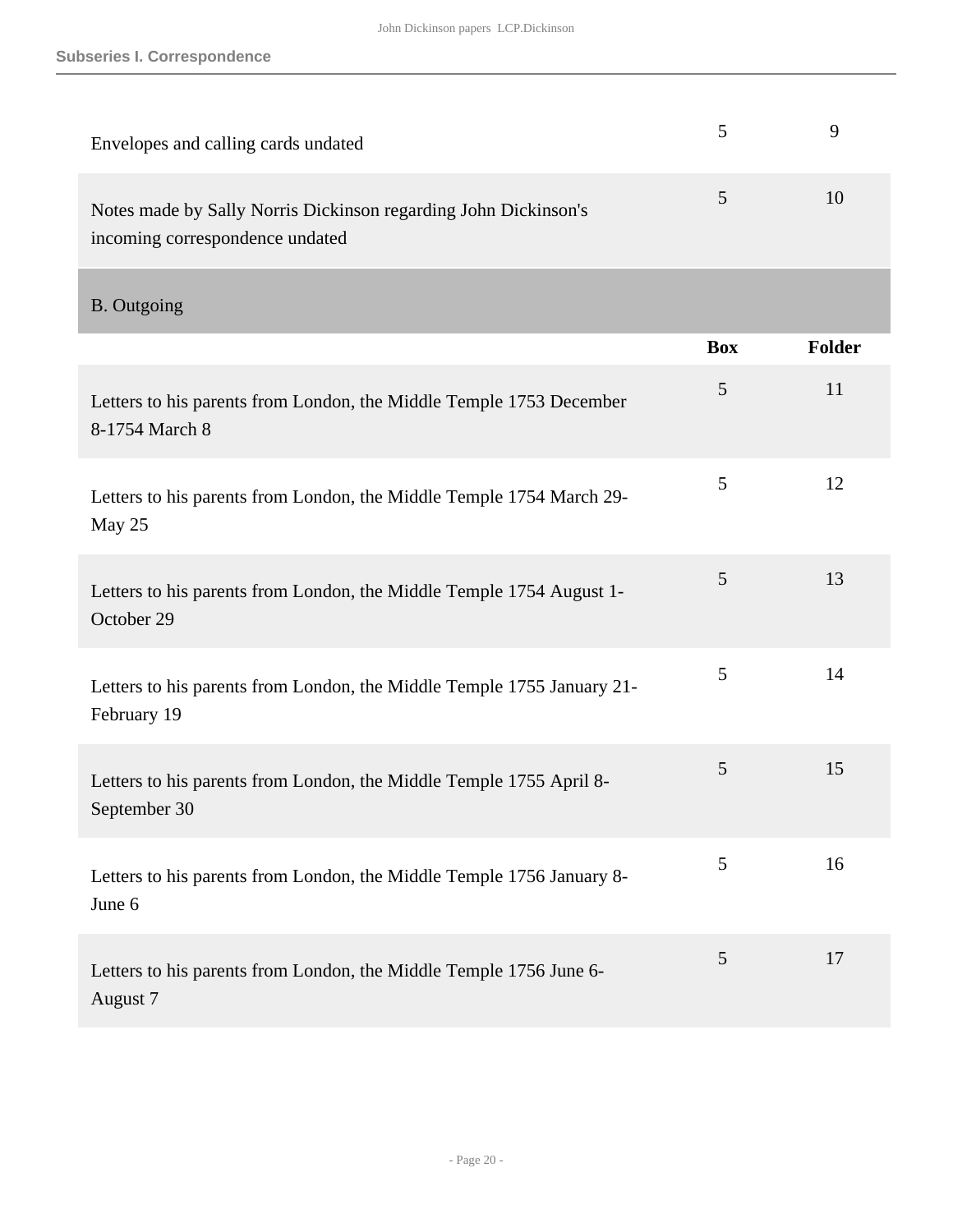| 1758-1780                                                               | $\sqrt{5}$ | $18\,$ |
|-------------------------------------------------------------------------|------------|--------|
| 1781                                                                    | $\sqrt{5}$ | 19     |
| 1782                                                                    | 5          | $20\,$ |
| 1783-1784                                                               | $\sqrt{5}$ | 21     |
| 1785-1789                                                               | 5          | $22\,$ |
| 1792-1798                                                               | $\sqrt{5}$ | 23     |
| 1800-1802                                                               | 5          | 24     |
| 1803-1804                                                               | 5          | $25\,$ |
| 1805-1806                                                               | 5          | $26\,$ |
| 1807                                                                    | $\sqrt{5}$ | $27\,$ |
| A-Z undated                                                             | 5          | $28\,$ |
| <b>Subseries II. Revolutionary and Early National Government papers</b> |            |        |
| A. Revolutionary period 1765-1780                                       |            |        |
|                                                                         | <b>Box</b> | Folder |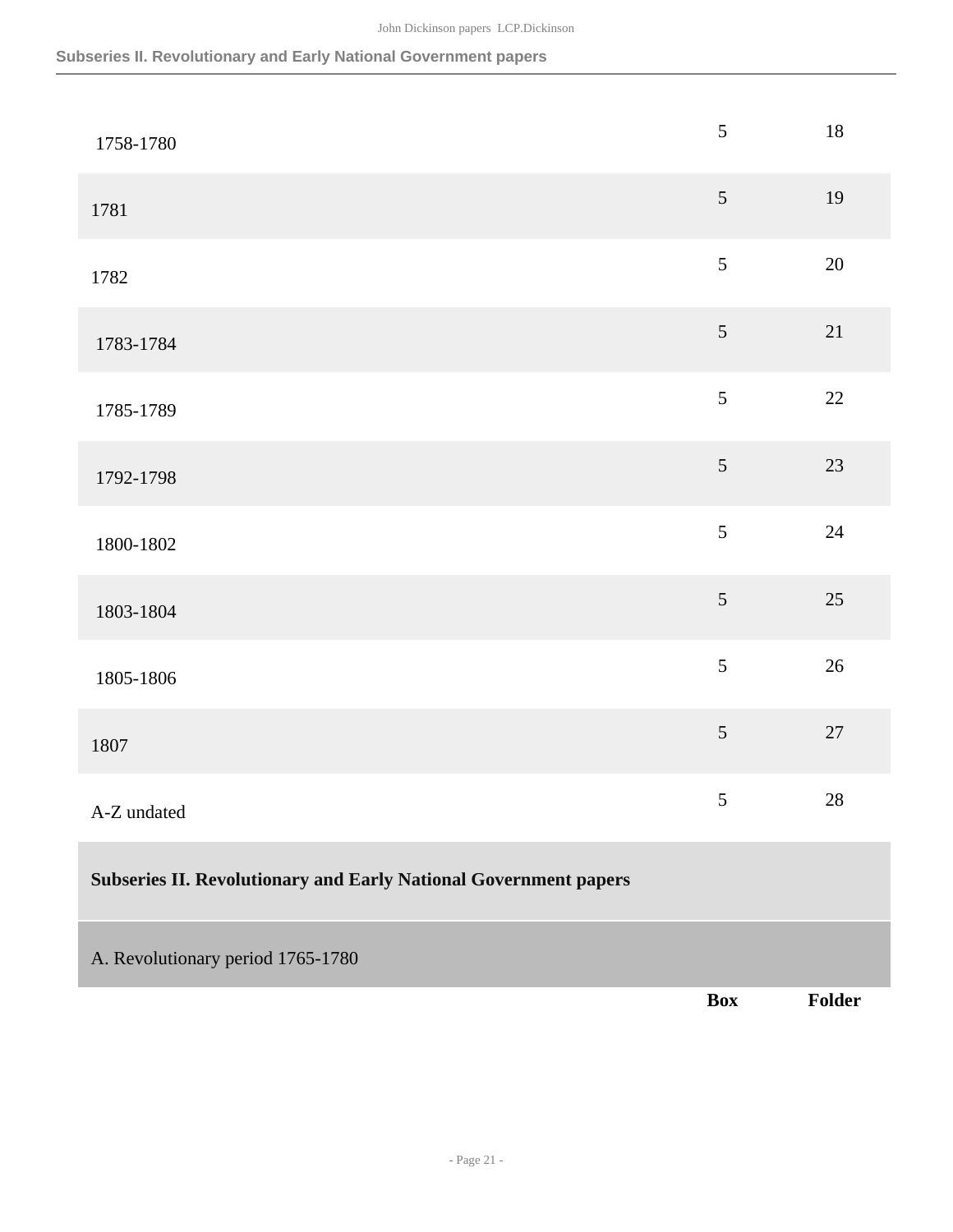| Papers concerning the Stamp Act Congress 1765                                                                        | 6 | 1              |
|----------------------------------------------------------------------------------------------------------------------|---|----------------|
| Thomas Jenning's opinion on Maryland poll tax, extract from Virginia<br>Committee of Correspondence proceedings 1773 | 6 | $\overline{2}$ |
| Notes from first Continental Congress, Address of Congress to the<br>Inhabitants of Quebec 1774                      | 6 | 3              |
| Address to John Dickinson from the Mechanics 1774 June 27                                                            | 6 | $\overline{4}$ |
| Draft of Patrick Henry's petition to the King 1774                                                                   | 6 | 5              |
| Dickinson's draft of first petition to the King 1774                                                                 | 6 | 6              |
| Jay's draft of the Olive Branch Petition; resolution on a motion by Lord<br>North 1775                               | 6 | $\overline{7}$ |
| Dickinson's note on Constitutional revisions 1776                                                                    | 6 | 8              |
| Burke's motions in the House of Commons 1777                                                                         | 6 | 9              |
| State tax resolution 1779 October 7                                                                                  | 6 | 10             |
| New Jersey protest of Virginia land policies 1780 December 29                                                        | 6 | 11             |
| Counterfeit money and description of detection undated                                                               | 6 | 12             |
| East India Tea Company accounts undated                                                                              | 6 | 13             |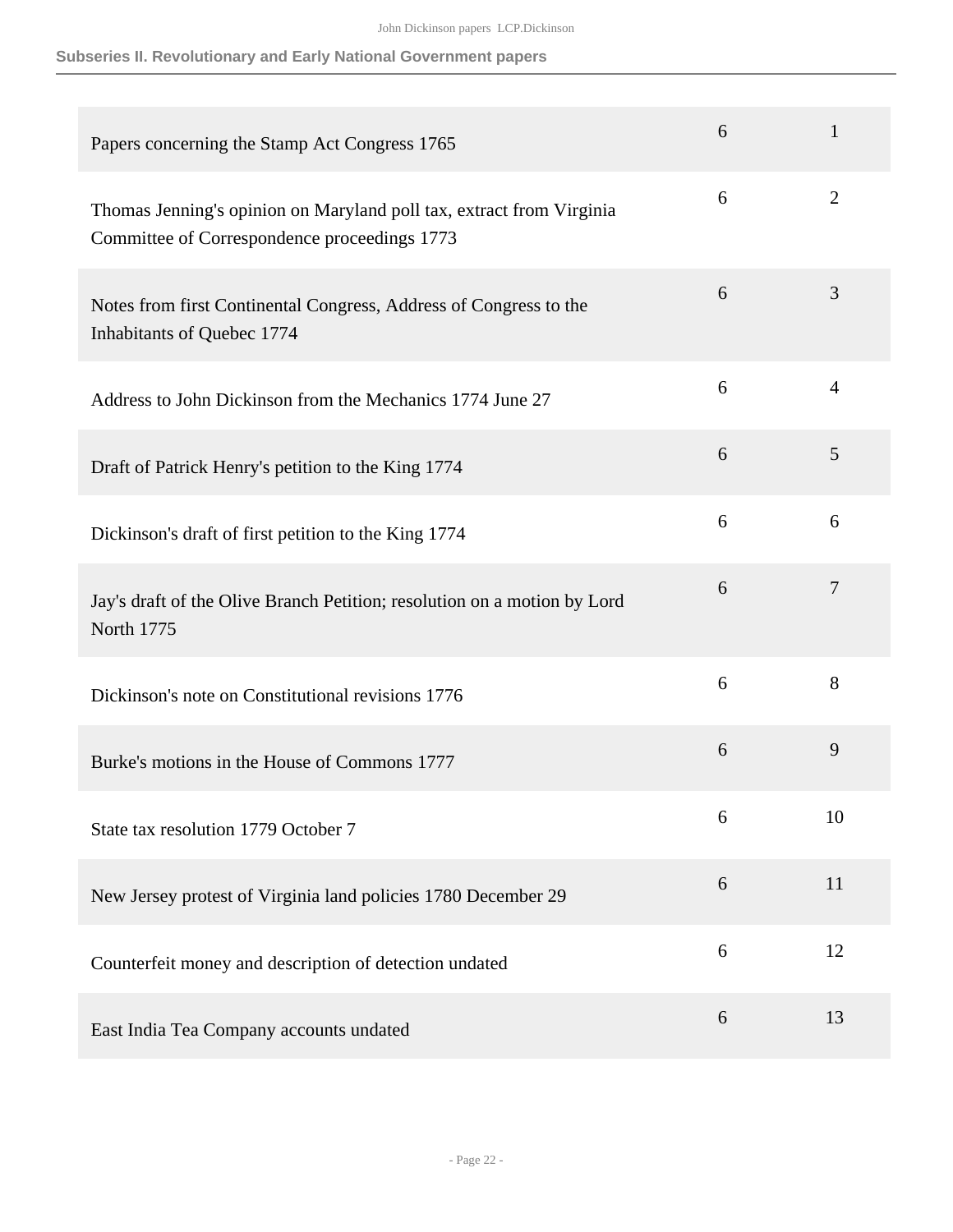| B. Early National period 1781-1800                                                                                                       |            |        |
|------------------------------------------------------------------------------------------------------------------------------------------|------------|--------|
|                                                                                                                                          | <b>Box</b> | Folder |
| Charter for the National Bank 1781                                                                                                       | 6          | 14     |
| Papers relating to the Hartford Convention; early land policies 1781                                                                     | 6          | 15     |
| Regulations on private armed vessels 1782                                                                                                | 6          | 16     |
| Act of Assembly on General Steuben; proposed amendments on bills of<br>credit and tax payments 1782                                      | 6          | 17     |
| Letter concerning relations with Great Britain 1783 June 24                                                                              | 6          | 18     |
| On moving Congress from Philadelphia to Annapolis, Maryland (because<br>of the Mutiny of 1783) 1783 August 13                            | 6          | 19     |
| Extract of a letter from the Count de Vergennes to Chevalier de la<br>Luzerne 1783 February 27                                           | 6          | 20     |
| Dickinson's note on the mutiny in Philadelphia; Indian treaty; and extract<br>of letter with Franklin's advice on foreign relations 1783 | 6          | 21     |
| Newspaper clippings on the National Bank and overseas trade 1784                                                                         | 6          | 22     |
| Hartley's recommendations on commercial treaty 1784                                                                                      | 6          | 23     |
| Copies of acts on foreign trade, Western lands, and import duties 1784                                                                   | 6          | 24     |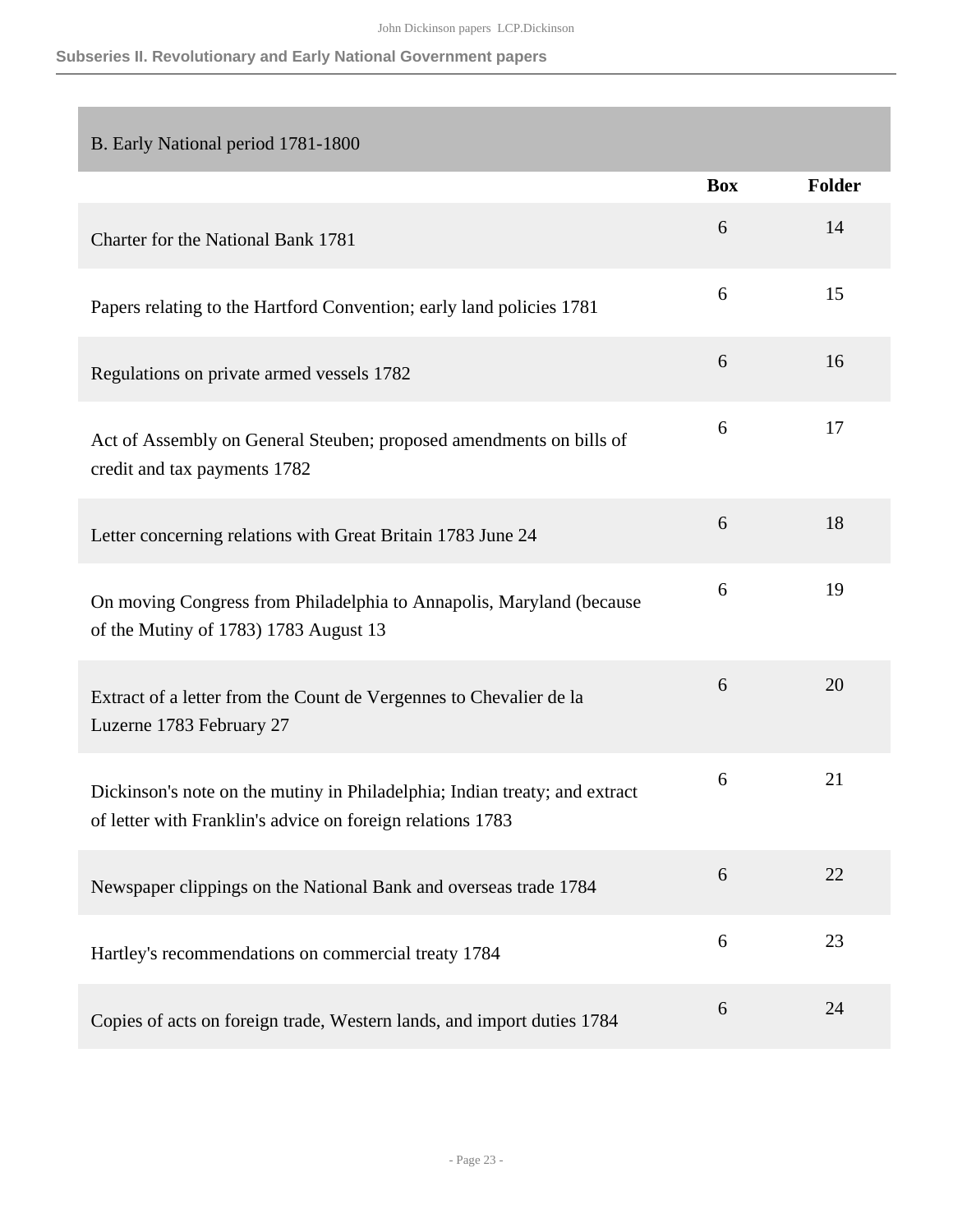| Ordinance on the Department of Finance 1784                                                 | 6 | 25 |
|---------------------------------------------------------------------------------------------|---|----|
| Report on Western lands [1784]                                                              | 6 | 26 |
| Dickinson's notes for speeches at the Constitutional Convention 1787                        | 6 | 27 |
| Dickinson's notes for speeches at the Constitutional Convention 1787                        | 6 | 28 |
| Dickinson's notes on modification of the Randolph Plan 1787                                 | 6 | 29 |
| Virginia Plan papers 1787                                                                   | 6 | 30 |
| Notes on the New Jersey Plan, Constitutional Convention 1787                                | 6 | 31 |
| New Jersey Plan papers 1787                                                                 | 6 | 32 |
| Barclay's recommendations 1787                                                              | 6 | 33 |
| Dickinson opinion on states' rights to dissent undated                                      | 6 | 34 |
| On the establishment of the capital at Washington, real estate and stamp<br>taxes 1798-1800 | 6 | 35 |
| Copies of Fabius letters supporting the Constitution 1788                                   | 6 | 36 |
| Dickinson draft of a speech on the Jay Treaty undated                                       | 6 | 37 |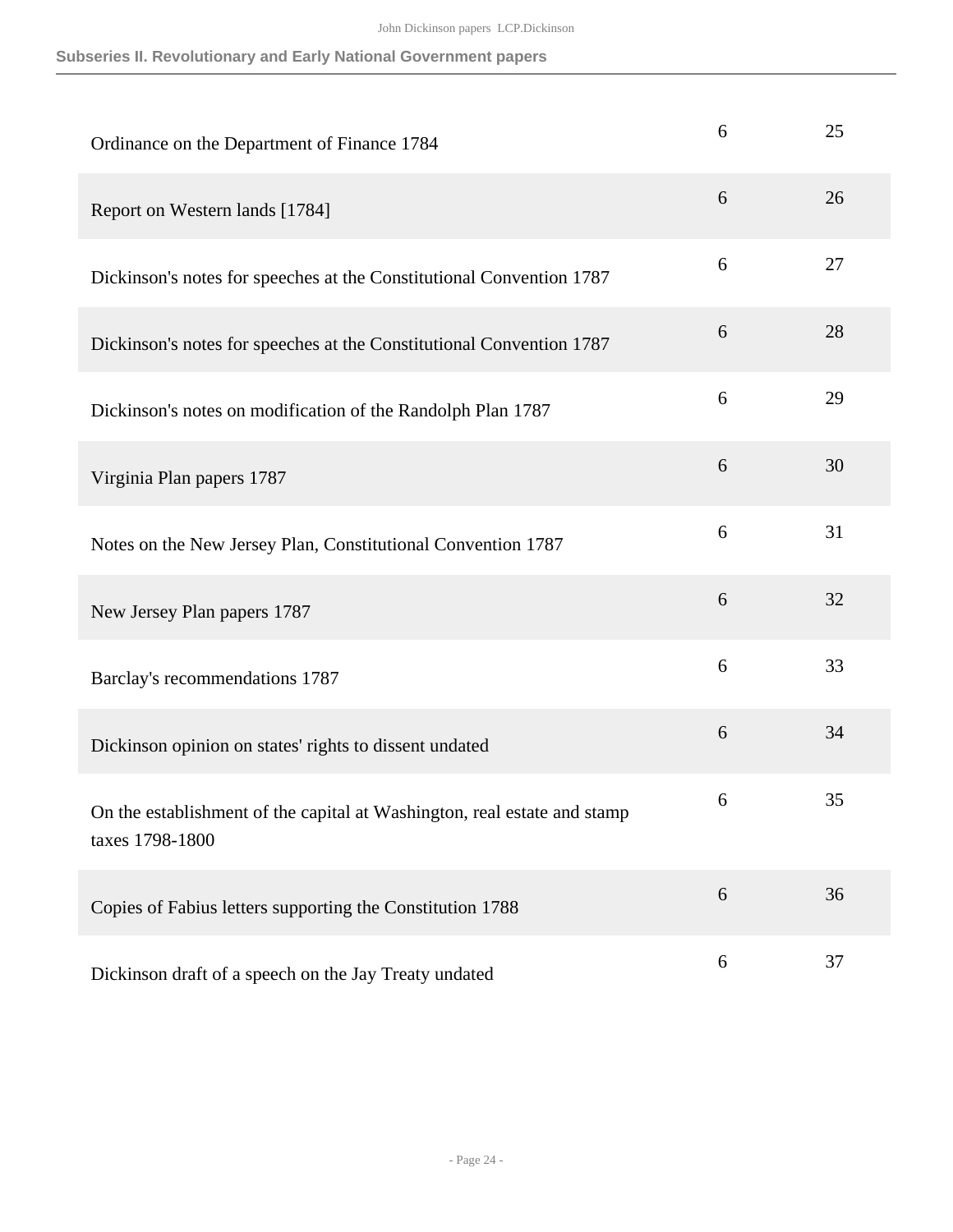| Statement on the encouragement of American manufactures [by<br>J.M.] undated                       | 6              | 38             |
|----------------------------------------------------------------------------------------------------|----------------|----------------|
| Financial notes undated                                                                            | 6              | 39             |
| Draft on an act on supply commissions undated                                                      | 6              | 40             |
| Dickinson's notes on the establishment of the national capital undated                             | 6              | 41             |
| Dickinson's manuscript on a plan of government to replace the Articles of<br>Confederation undated | 6              | 42             |
| Dickinson's notes on government affairs undated                                                    | 6              | 43             |
| Blank letters of marque undated                                                                    | 6              | 44             |
| <b>Subseries III. Revolutionary War documents</b>                                                  |                |                |
|                                                                                                    | <b>Box</b>     | <b>Folder</b>  |
| Furlough recommendations 1776 Summer                                                               | 7              | $1 - 3$        |
| Petition for furlough 1776 Summer                                                                  | 7              | $\overline{4}$ |
| Hospital reports 1776 Summer                                                                       | $\overline{7}$ | 5              |
| Soldiers' provisions, ammunition account 1776 July, August                                         | $\tau$         | 6              |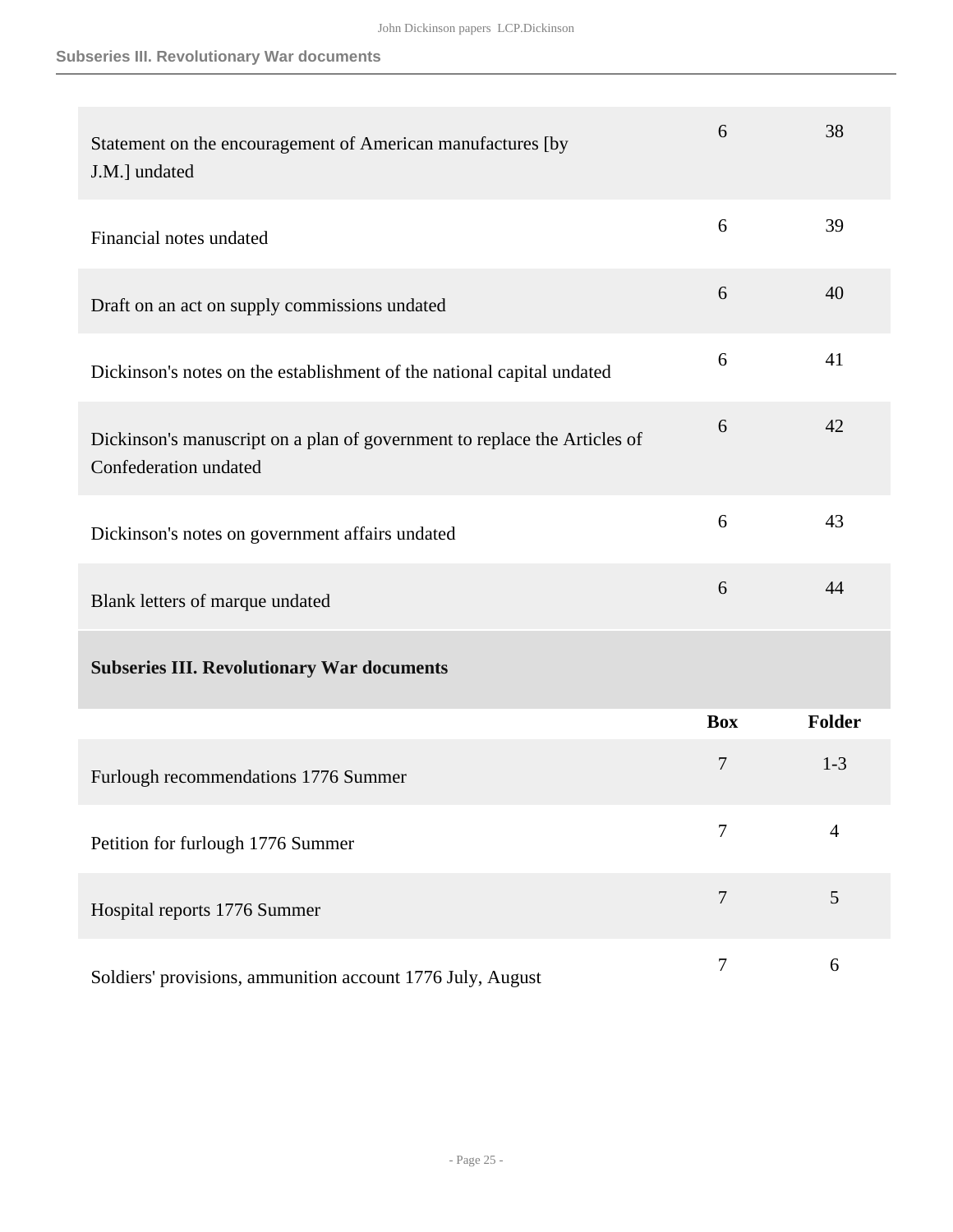### **Subseries IV. Delaware government documents**

| Dickinson's notes on military movements; general orders, and<br>memorandum on Longchamps case 1776 July-August, undated | $\tau$         | 7             |
|-------------------------------------------------------------------------------------------------------------------------|----------------|---------------|
| Militia returns and Lancaster militia ammunition returns 1776 August<br>$9-10$                                          | $\overline{7}$ | 8             |
| Order for supplies and certificate of loyalty for Samuel Wharton, signed by<br>Benjamin Franklin 1779, 1780             | $\overline{7}$ | 9             |
| Report on galley construction 1782                                                                                      | $\overline{7}$ | 10            |
| Articles of Peace 1783                                                                                                  | $\overline{7}$ | 11            |
| Instructions on battle tactics undated                                                                                  | $\overline{7}$ | 12            |
| <b>Subseries IV. Delaware government documents</b>                                                                      |                |               |
|                                                                                                                         | <b>Box</b>     | <b>Folder</b> |
| Delaware River land dispute 1772                                                                                        | $\overline{7}$ | 13            |
| William Killen resignation from the Supreme Court 1781                                                                  | $\tau$         | 14            |
| Bill on a state tax and bills of credit 1781                                                                            | $\tau$         | 15            |
| Suggestions for reform of the Delaware court system, submitted by<br>William Killen 1781                                | $\tau$         | 16            |
|                                                                                                                         |                |               |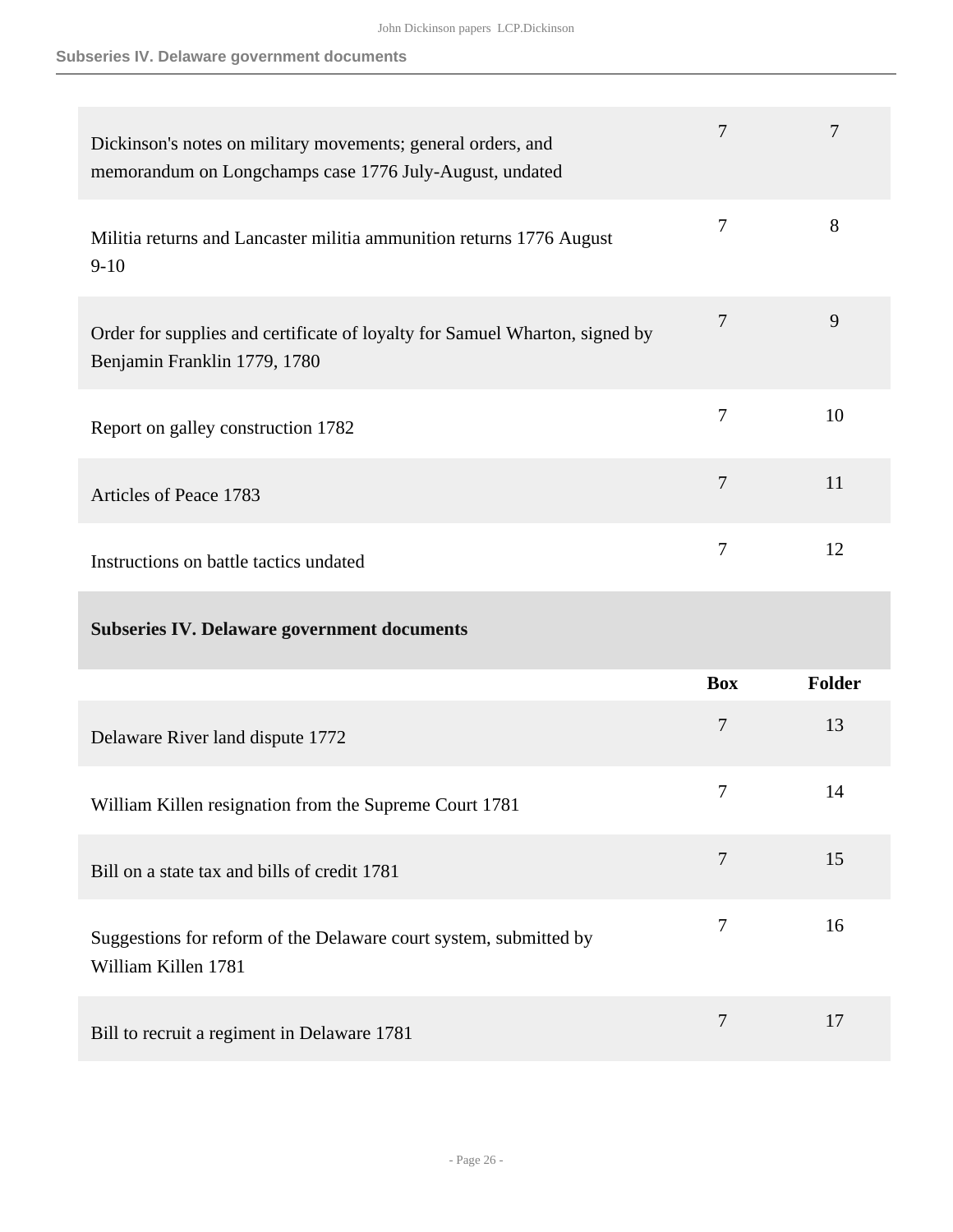| Letters of congratulation regarding [presidency] and Dickinson's response<br>to the Assembly 1781-1782                                              | 7              | 18            |
|-----------------------------------------------------------------------------------------------------------------------------------------------------|----------------|---------------|
| "An Account of the Rejoicings on the Birth of the Dauphin at Dover, June<br>22, 1782," describing the procession and triumphal arch 1782 June 19-22 | $\overline{7}$ | 19            |
| Militia returns 1782                                                                                                                                | $\tau$         | 20            |
| John Lyle case 1782                                                                                                                                 | $\overline{7}$ | 21            |
| Memo regarding Navy finances and Congé for M. Hamilton 1782 August,<br>October                                                                      | 7              | 22            |
| Paymaster and recruiting accounts 1782                                                                                                              | $\overline{7}$ | 23            |
| Dickinson's appointment to the Court of Appeals 1788 September 18                                                                                   | $\overline{7}$ | 24            |
| Statement on William Killen, Supreme Court Justice 1789                                                                                             | $\overline{7}$ | 25            |
| Budget figures undated                                                                                                                              | $\tau$         | 26            |
| Subseries V. Pennsylvania government documents                                                                                                      |                |               |
|                                                                                                                                                     | <b>Box</b>     | <b>Folder</b> |
| Dickinson's speeches [1760s]                                                                                                                        | 8              | $\mathbf{1}$  |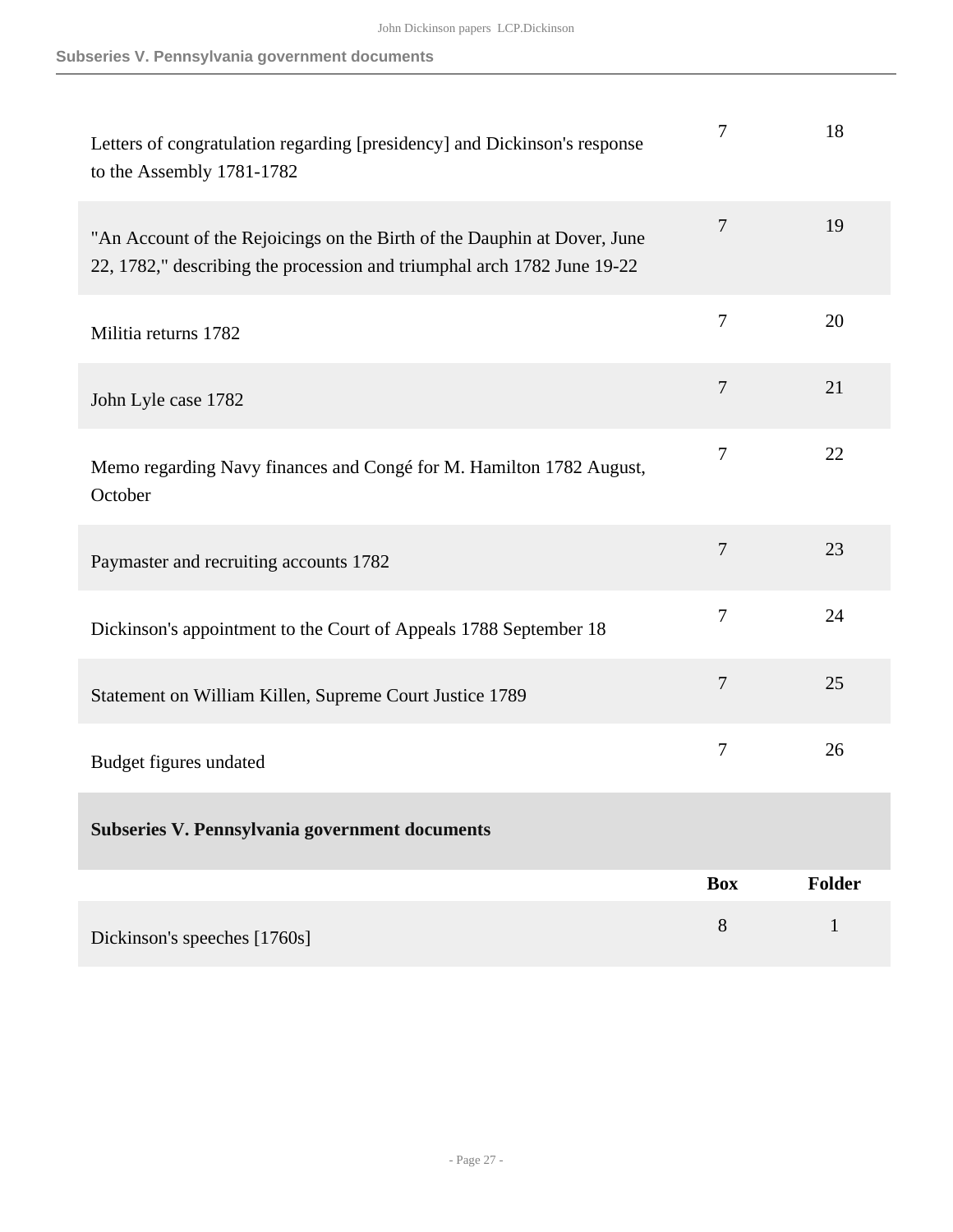| Dickinson's manuscript for "Protest in the Assembly against the<br>clause for making paper bills of credit a legal tender in payment of all<br>contracts" 1764 March | 8 | $\overline{2}$ |
|----------------------------------------------------------------------------------------------------------------------------------------------------------------------|---|----------------|
| Pennsylvania State Convention resolutions, military 1776 August 10                                                                                                   | 8 | 3              |
| Petition to the King regarding tea duty, and John Morris's<br>appointment 1771 February 12, 1771 March 22                                                            | 8 | $\overline{4}$ |
| Materials regarding the Elizabeth Graeme Fergusson case 1778-1779                                                                                                    | 8 | 5              |
| Accounts of the class tax, land office and militia fines and opinion on<br>enforcement of prisoners of war act 1782                                                  | 8 | 6              |
| Letters regarding the financing of the Pennsylvania regiments 1783<br>January 4, 8                                                                                   | 8 | 7              |
| Court fines 1783 January 4, 8                                                                                                                                        | 8 | 8              |
| Soldiers' land claims 1783 February 16                                                                                                                               | 8 | 9              |
| Expenses of Robert Ralston and debtors' petition 1783 April 1, 1783<br>August 21                                                                                     | 8 | 10             |
| Indian Treaty 1783 October 4                                                                                                                                         | 8 | 11             |
| A list of debts due by the State of Pennsylvania and an estimate of the<br>expenses for the year 1783 1782 December 2                                                | 8 | 12             |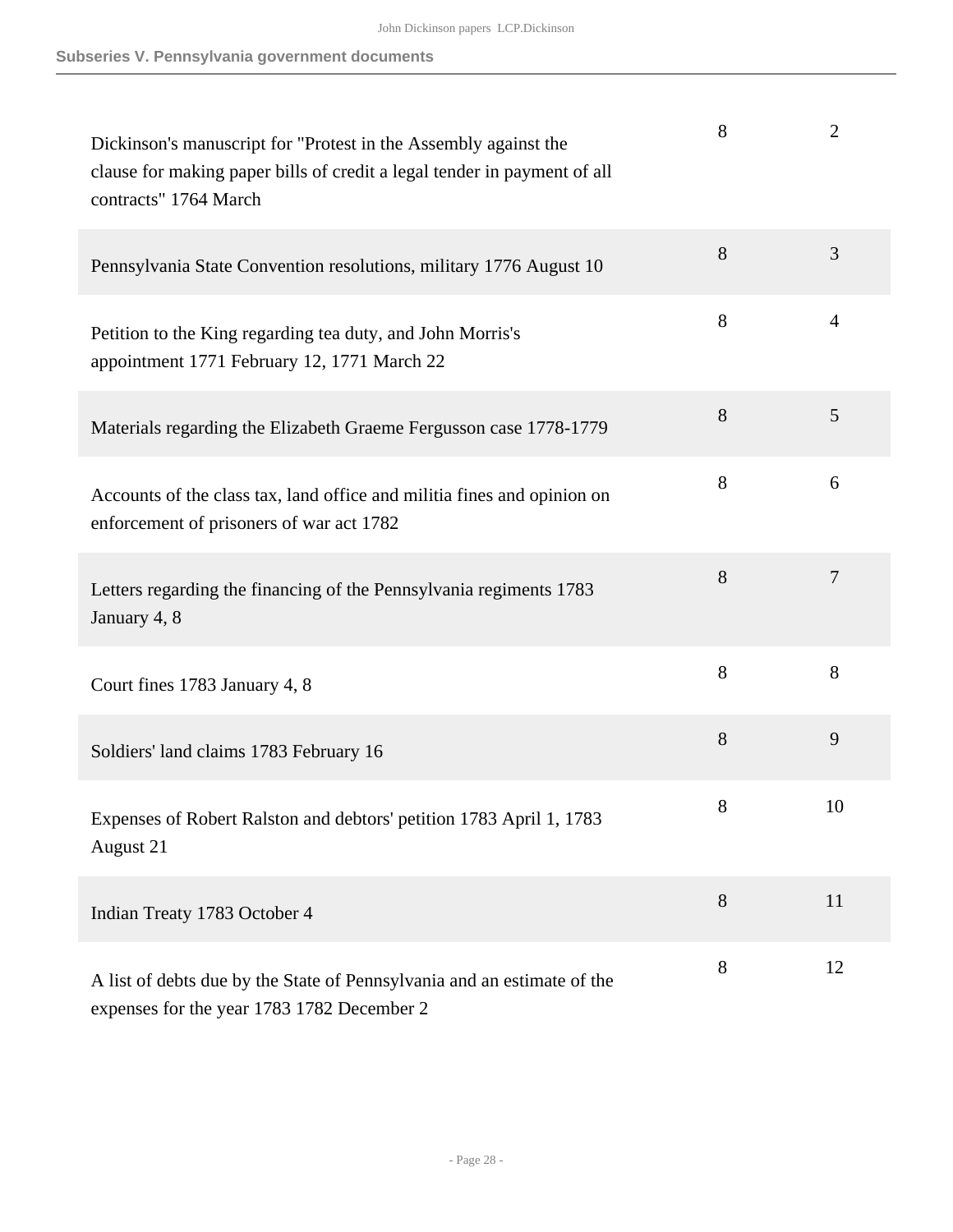#### **Subseries V. Pennsylvania government documents**

| Letters of congratulation regarding Dickinson's election to the Presidency<br>of Pennsylvania, including responses 1783 | 8 | 13 |
|-------------------------------------------------------------------------------------------------------------------------|---|----|
| Celebration of the peace 1784 January 20                                                                                | 8 | 14 |
| Proposal for and correspondence regarding a Bank of Pennsylvania 1784<br>January-February                               | 8 | 15 |
| Council notes 1784 March 22                                                                                             | 8 | 16 |
| Dickinson's draft of "Answer to the Council of Censors" circa 1784 [July]                                               | 8 | 17 |
| Dickinson's speeches 1784 July 21, 1784 August 5                                                                        | 8 | 18 |
| Assembly bill on damaged goods and admiralty jurisdiction 1784 August                                                   | 8 | 19 |
| Pennsylvania state financial statement and Indian Treaty 1784, 1784<br>October 22                                       | 8 | 20 |
| Memo regarding Captain Stokely and Pennsylvania debt and revenue<br>statements 1784                                     | 8 | 21 |
| Dickinson's message to the General Assembly regarding public lands 1784<br>December 4                                   | 8 | 22 |
| Dickinson's speech to the General Assembly 1784 December 15                                                             | 8 | 23 |
| Tax accounts and salaries of Supreme Court justices 1784 December                                                       | 8 | 24 |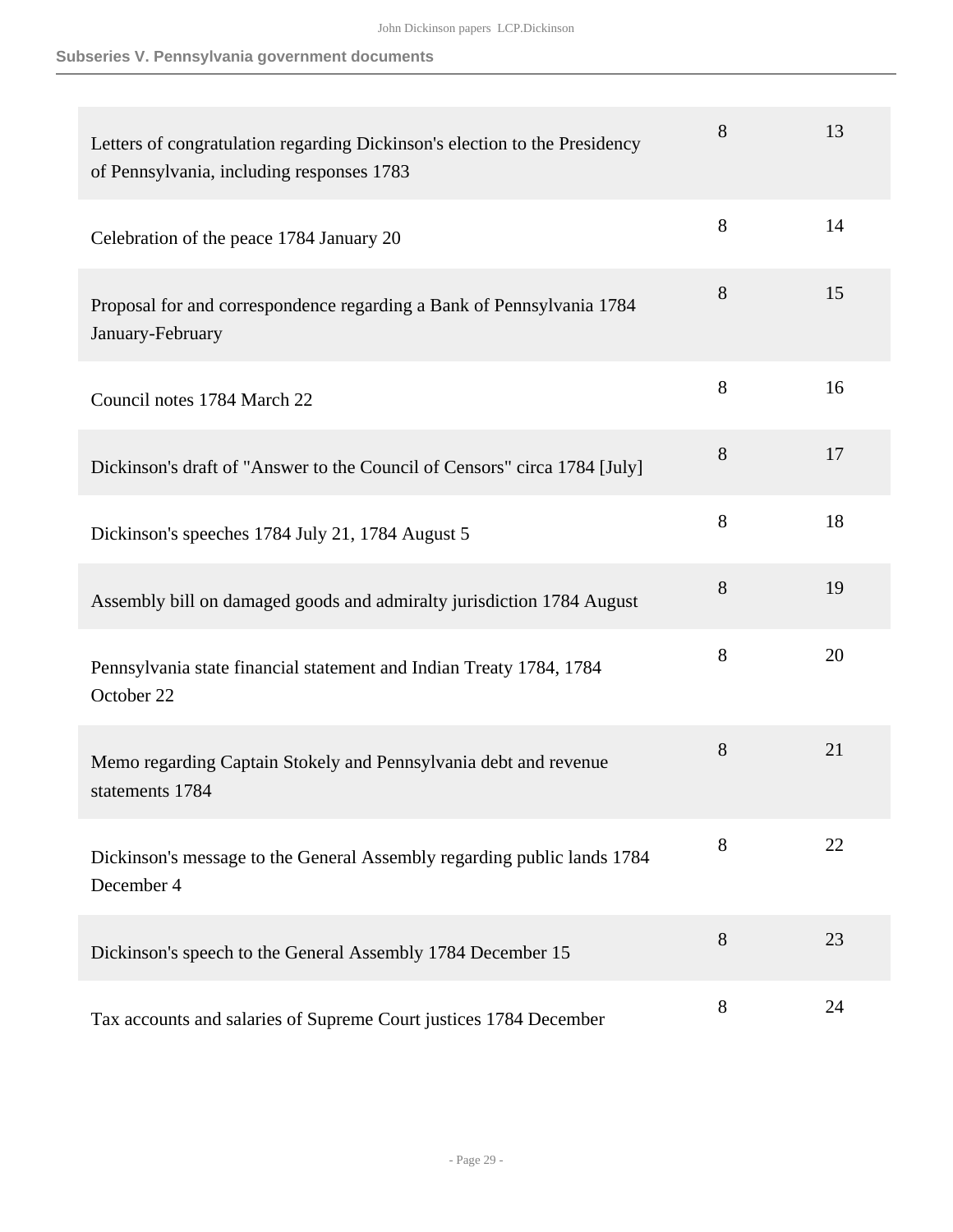#### **Subseries V. Pennsylvania government documents**

| Dickinson's message on Pennsylvania's fiscal plan 1784                                                         | 8     | 25 |
|----------------------------------------------------------------------------------------------------------------|-------|----|
| Materials regarding the Aaron Doane case 1784 November-1785 January                                            | 8     | 26 |
| Dickinson's message to the General Assembly 1785 February 1                                                    | 8     | 27 |
| Payment of soldiers 1785 February 22                                                                           | 8     | 28 |
| Materials regarding Major James Evans' court martial 1875 March 24                                             | 8     | 29 |
| Materials regarding Captain Joseph Hoover's court martial 1785 April 6                                         | 8     | 30 |
| Dickinson's messages and notes regarding Indian affairs, prison conditions,<br>loan repayment, etc. undated    | 8     | 31 |
| Essay on continental and state securities, a debtors' petition, and a motion<br>on committee of safety undated | 8     | 32 |
| Papers regarding the military undated                                                                          | 8     | 33 |
| Indian treaty, land office records, and proposal for education of poor<br>children undated                     | $8\,$ | 34 |
| Tax and population accounts undated                                                                            | 8     | 35 |
| Exports values compared undated                                                                                | 8     | 36 |
| Production figures undated                                                                                     | $8\,$ | 37 |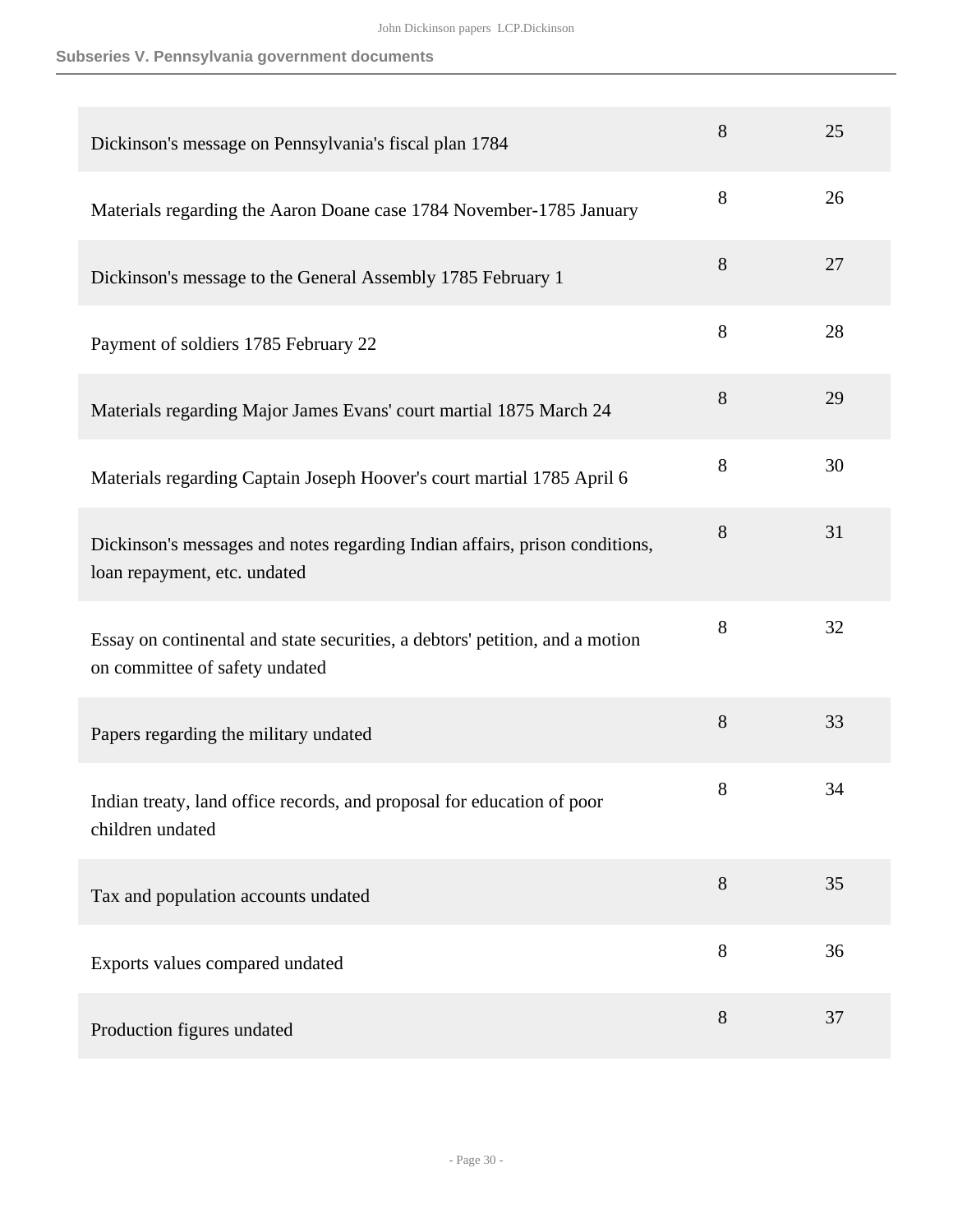| Correspondence regarding the Wyoming controversy 1782-1783                                          | 8          | 38             |
|-----------------------------------------------------------------------------------------------------|------------|----------------|
| Correspondence regarding the Wyoming controversy 1784, undated                                      | 8          | 39             |
| Papers regarding the Wyoming controversy 1782-1784                                                  | 8          | 40             |
| <b>Subseries VI. Land and business records</b>                                                      |            |                |
| A. Miscellaneous land and financial papers                                                          |            |                |
|                                                                                                     | <b>Box</b> | <b>Folder</b>  |
| Papers concerning the Dickinson property at Poplar Ridge 1733-1801                                  | 9          | $\mathbf{1}$   |
|                                                                                                     |            |                |
| 1763-1774                                                                                           | 9          | $\overline{2}$ |
|                                                                                                     |            | <b>Volume</b>  |
| Indenture, John and Mary Dickinson one party, and Philemon Dickinson, the other 1774<br>[oversized] |            | $\mathbf 1$    |
|                                                                                                     | <b>Box</b> | <b>Folder</b>  |
| 1777-1778                                                                                           | 9          | 3              |
| Receipt and account book 1777-1807                                                                  | 9          | $\overline{4}$ |
| Notebooks on land business and rentals 1779-1795                                                    | 9          | 5              |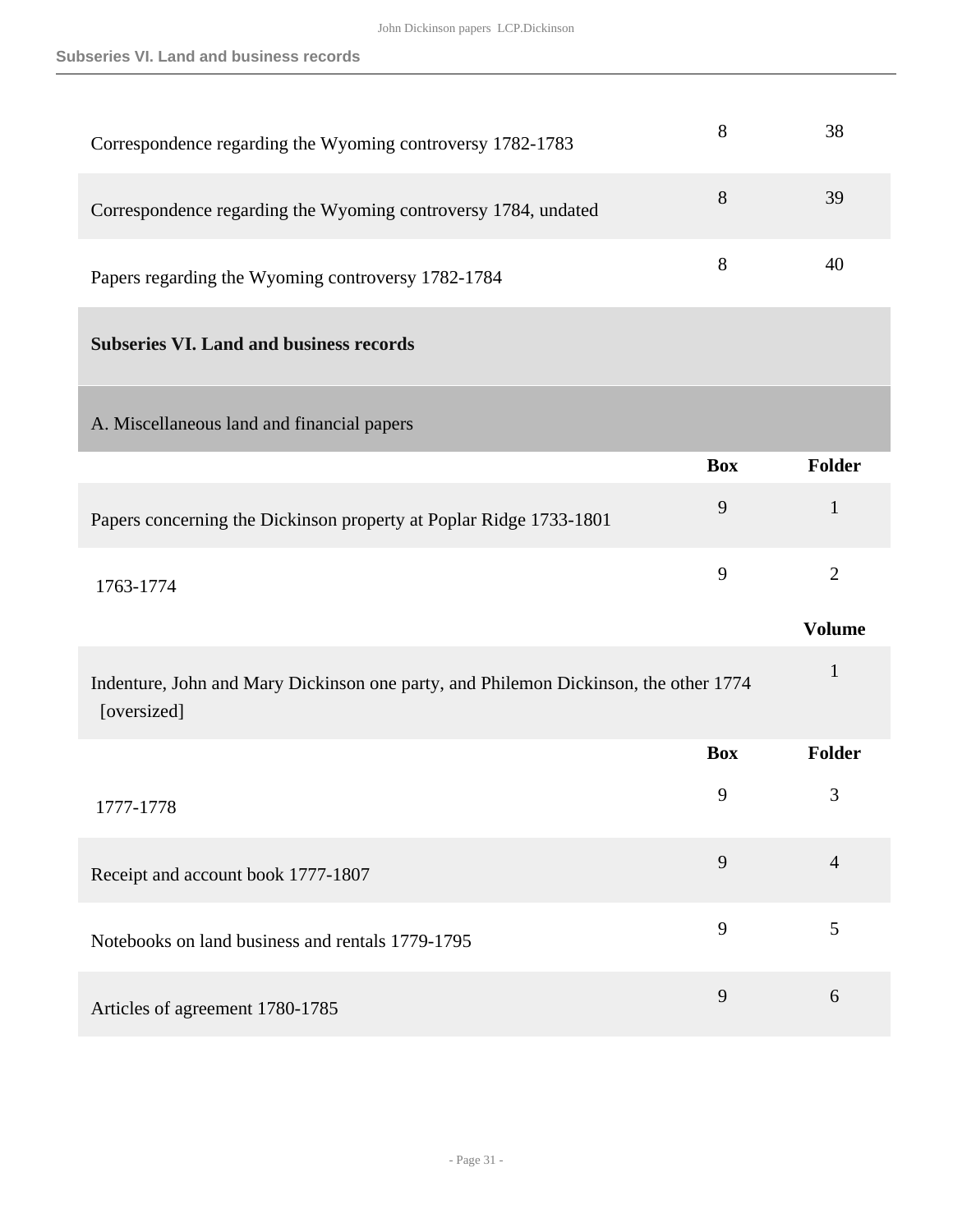#### **Subseries VI. Land and business records**

| 1786-1792                                                         | 9      | $\tau$     |
|-------------------------------------------------------------------|--------|------------|
| Newspaper clippings on agricultural and building topics 1787-1804 | 9      | $8\,$      |
| Construction agreements and estimates 1793                        | 9      | 9          |
| 1794                                                              | 9      | 10         |
| 1795                                                              | 9      | $11\,$     |
| Delaware rent roll 1796                                           | 9      | $12\,$     |
| "Exemplification patent" 1796                                     | 9      | 13         |
| 1797                                                              | 9      | 14         |
| 1798                                                              | 9      | 15         |
| 1799 January-May                                                  | 9      | 16         |
| 1799 June-December                                                | 9      | 17         |
| 1800                                                              | 9      | $18\,$     |
| 1801                                                              | $10\,$ | $\,1$      |
| 1802-1803                                                         | $10\,$ | $\sqrt{2}$ |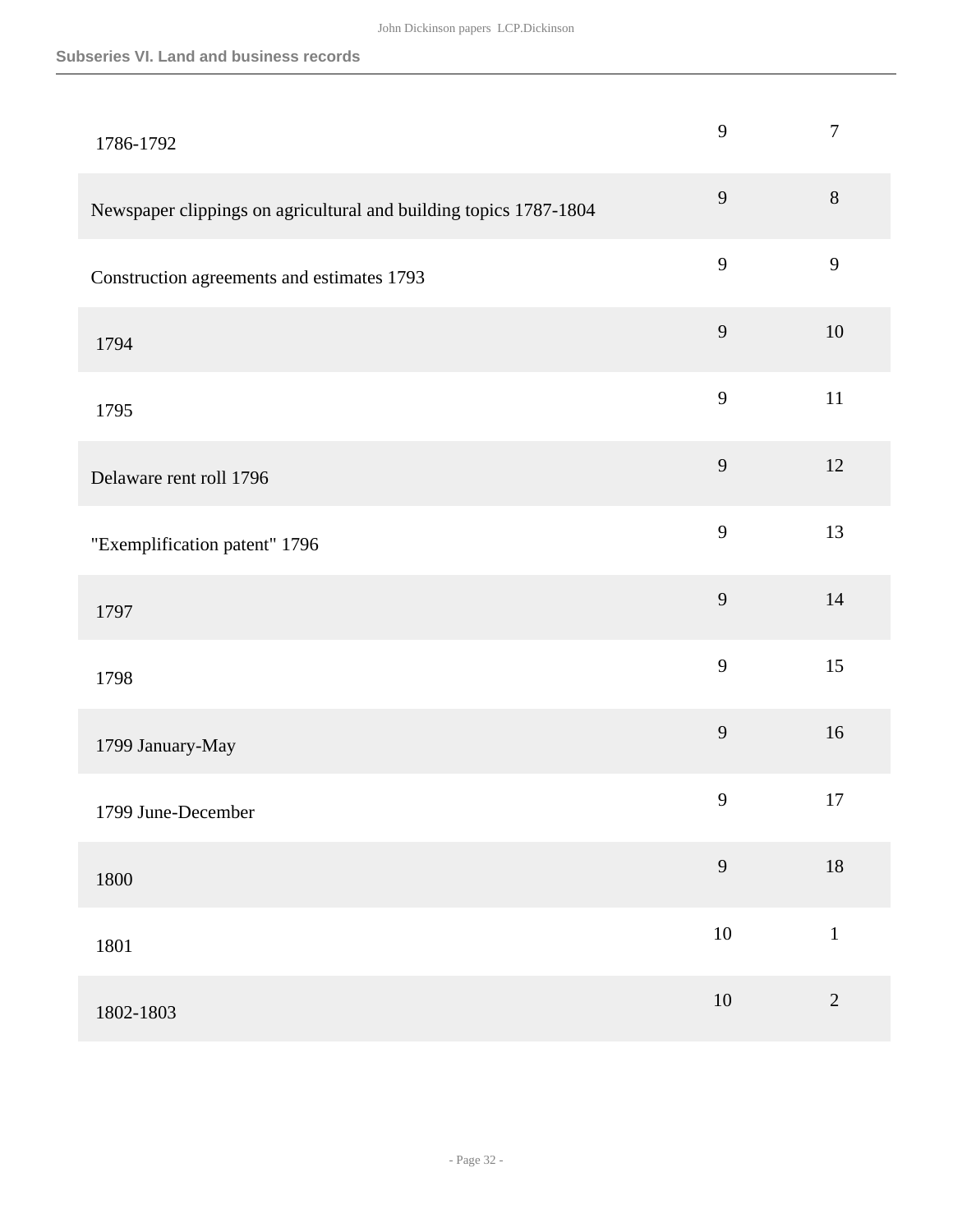| 1804-1805                                                                                                           | 10         | 3                |
|---------------------------------------------------------------------------------------------------------------------|------------|------------------|
| 1806-1807                                                                                                           | 10         | $\overline{4}$   |
| undated                                                                                                             | 10         | 5                |
| Memoranda on construction work undated                                                                              | 10         | 6                |
| Newcastle County, Delaware, deed undated                                                                            | 10         | $\boldsymbol{7}$ |
| A Draught of a Parcel of Land (Jones Neck), purchased by Joshua Gordon<br>by Philemon Dickinson undated [oversized] | 13         | $\mathbf{1}$     |
| An Old Draught of Land in Kent undated [oversized]                                                                  | 13         | $\mathbf{2}$     |
| <b>B.</b> Legal papers                                                                                              |            |                  |
|                                                                                                                     | <b>Box</b> | <b>Folder</b>    |
| Wills of Dickinson family members 1722, 1730                                                                        | 10         | 8                |
| Will of John Dickinson's (notes and drafts), with codicils 1780-1803                                                | 10         | 9                |
| Will of Albanus Logan 1854                                                                                          | 10         | 10               |
| Certificate of admission to the Middle Temple 1757                                                                  | 10         | 11               |
|                                                                                                                     |            |                  |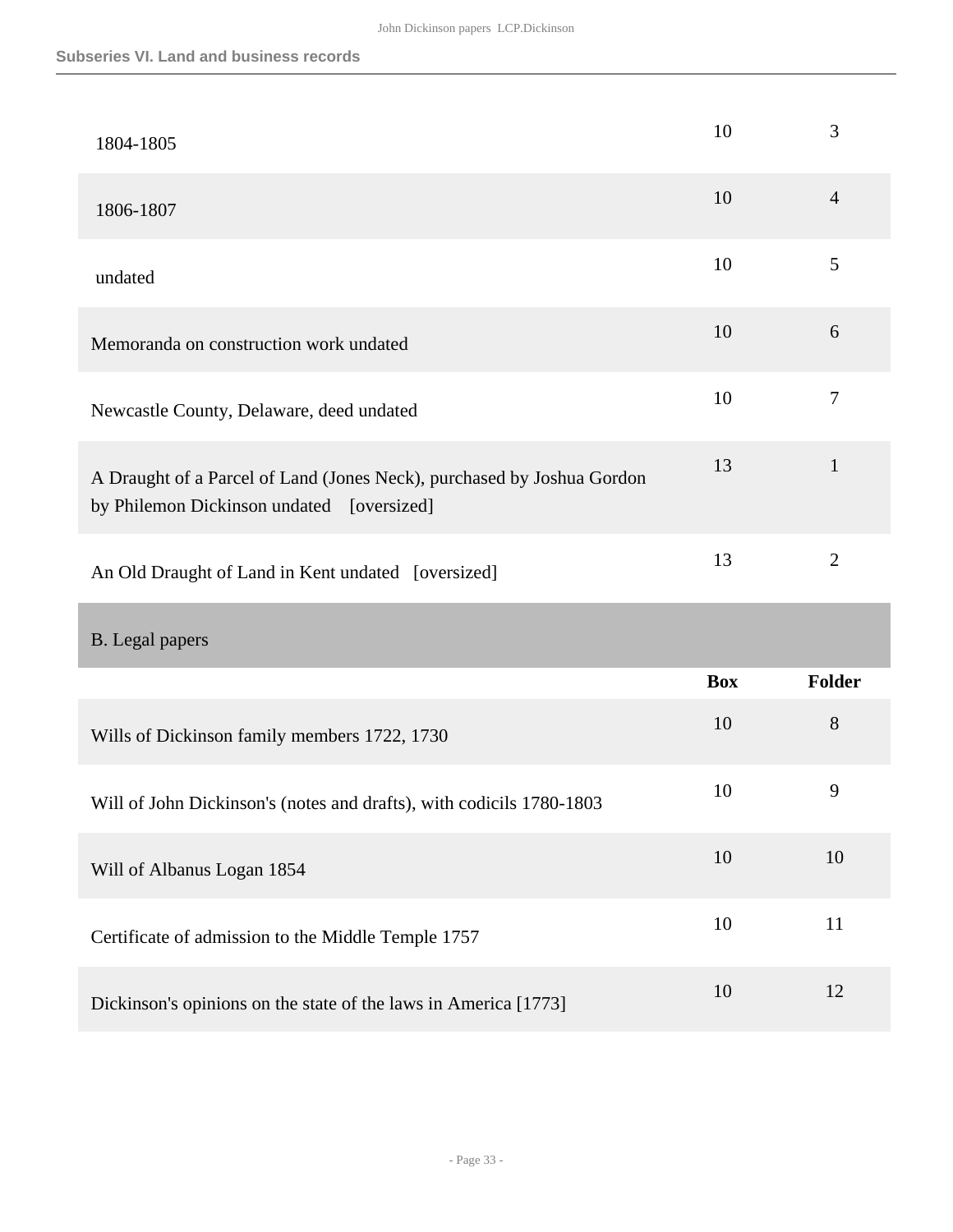| Dickinson's management of the Thomas Wilson estate 1774-1776                                | 10 | 13 |
|---------------------------------------------------------------------------------------------|----|----|
| Case of the armed sloop <i>Argo</i> , before the High Court of Errors,<br>Pennsylvania 1783 | 10 | 14 |
| Case of Matteo Bratelli, before the High Court of Errors,<br>Pennsylvania 1784              | 10 | 15 |
| Case of Purviance et al v. Angus, High Court of Errors,<br>Pennsylvania 1785                | 10 | 16 |
| Miscellaneous papers concerning Dickinson's legal practice 1782-1804,<br>undated            | 10 | 17 |

### C. Bills and receipts

|           | <b>Box</b> | Folder         |
|-----------|------------|----------------|
| 1755-1776 | 11         | $\mathbf{1}$   |
| 1777-1779 | 11         | $\overline{2}$ |
| 1780-1783 | 11         | $\mathfrak{Z}$ |
| 1784-1789 | 11         | $\overline{4}$ |
| 1790-1792 | 11         | 5              |
| 1793      | 11         | 6              |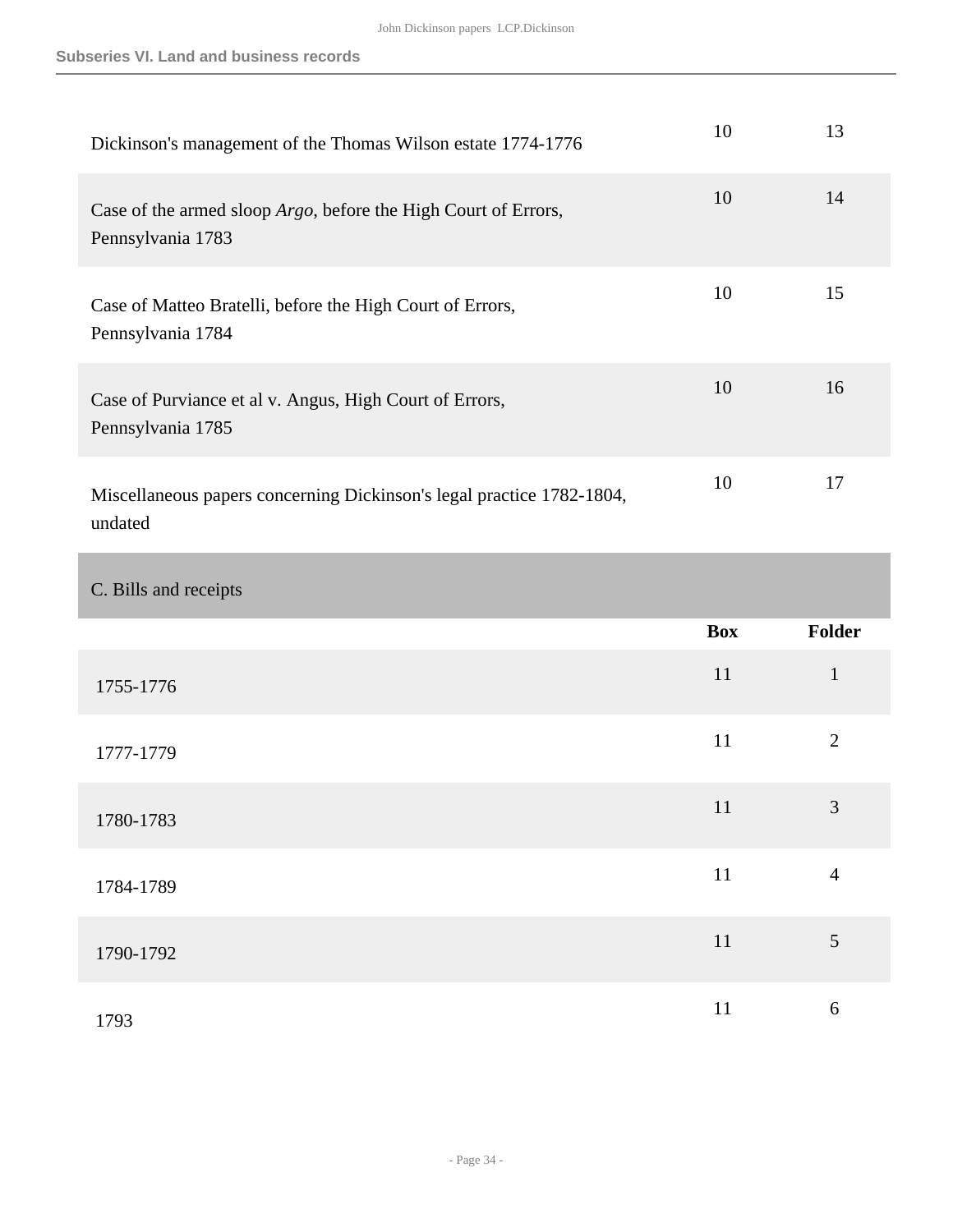| 1794               | $11\,$ | $\boldsymbol{7}$ |
|--------------------|--------|------------------|
| 1795               | $11\,$ | $8\,$            |
| 1796               | $11\,$ | 9                |
| 1797               | $11\,$ | $10\,$           |
| 1798               | $11\,$ | $11\,$           |
| 1799 January-July  | $11\,$ | $12\,$           |
| 1799 July-December | $11\,$ | 13               |
| 1800               | $11\,$ | $14\,$           |
| 1801               | $11\,$ | $15\,$           |
| 1802               | $11\,$ | $16\,$           |
| 1803               | 11     | $17\,$           |
| 1804               | $11\,$ | $18\,$           |
| 1805               | $11\,$ | 19               |
| 1806               | $11\,$ | $20\,$           |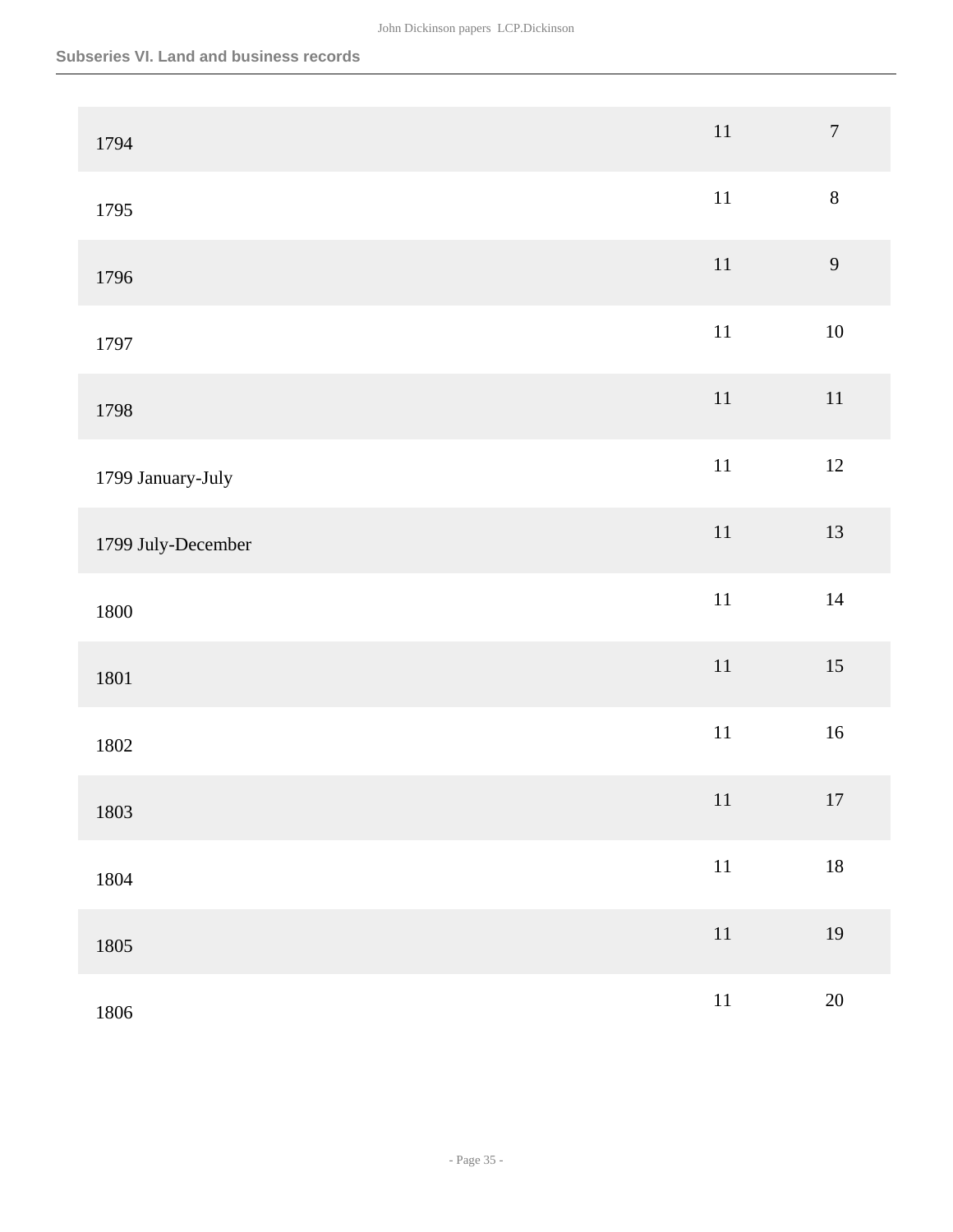#### **Subseries VII. Collected essays, notes and commonplace books**

| 1807    |          | 21 |
|---------|----------|----|
| undated | .<br>. . | 22 |

### **Subseries VII. Collected essays, notes and commonplace books**

|                                                                                                                      | <b>Box</b> | <b>Folder</b>  |
|----------------------------------------------------------------------------------------------------------------------|------------|----------------|
| The Concessions of West Jersey 1676                                                                                  | 12         | $\mathbf{1}$   |
| Manuscript list of lots in the original draft of Philadelphia, in the hand of<br>Isaac Norris 1683                   | 12         | $\overline{2}$ |
| Notebook, in the hand of Isaac Norris, on the Penn-Baltimore land<br>dispute 1600s                                   | 12         | 3              |
| Account of land partitioning in Germantown 1715 May 26                                                               | 12         | $\overline{4}$ |
| Notes on Dickinson family genealogy circa 1740, undated                                                              | 12         | 5              |
| Copy of Conrad Weiser's journal on Indian Treaty 1754                                                                | 12         | 6              |
| Clippings from the Gentleman's Magazine, largely regarding the<br>preservation of fruits and grains 1753, 1764, 1769 | 12         | $\overline{7}$ |
| "Opinion on the 40 Poll Act in Maryland," essay probably by<br>Dickinson 1773 October 1                              | 12         | 8              |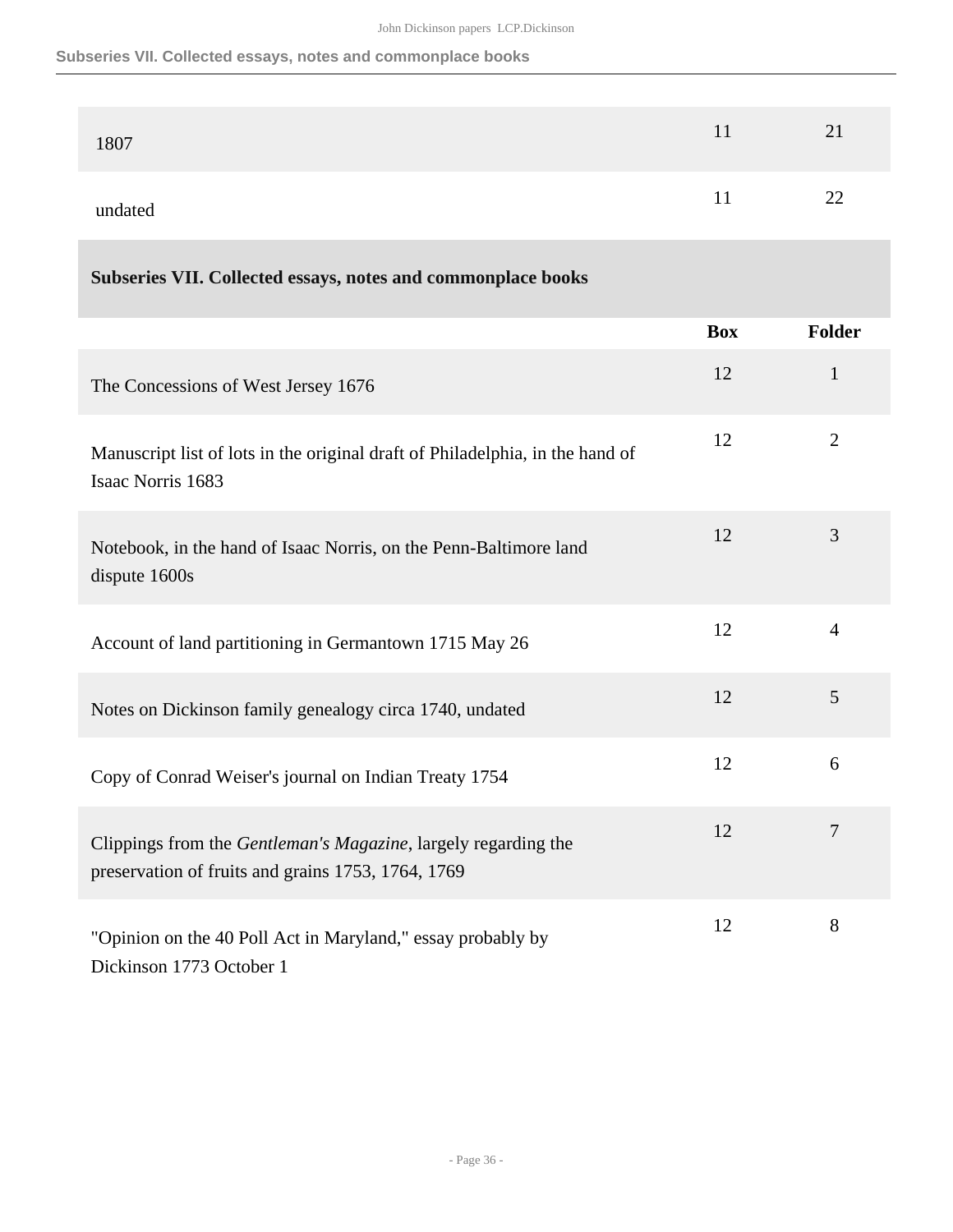| Robert G. Hooper essay on Liberality of Sentiment, including cover<br>letters 1785                                                           | 12 | 9  |
|----------------------------------------------------------------------------------------------------------------------------------------------|----|----|
| Newspaper clippings of advertisements for Dickinson's political writing<br>and [Dickinson's] comment on Pennsylvania land laws 1799, undated | 12 | 10 |
| Notes on Dickinson's books and papers 1802, 1885, undated                                                                                    | 12 | 11 |
| 19th century notes on Letters from a Farmer in Pennsylvania circa 1800s                                                                      | 12 | 12 |
| Anonymous essay on the Nottingham School undated                                                                                             | 12 | 13 |
| Commonplace book [probably belonging to Dickinson] undated                                                                                   | 12 | 14 |
| Lloyd and Logan genealogies undated                                                                                                          | 12 | 15 |
| Miscellaneous notes undated                                                                                                                  | 12 | 16 |
| "Reflections on the Flag of Truce Trade in America," by an English<br>Merchant [Dickinson manuscript?] undated                               | 12 | 17 |
| Society of Cincinnati regulations undated                                                                                                    | 12 | 18 |
| Speech on the founding of Dickinson College [circa 1783]                                                                                     | 12 | 19 |
| <b>Subseries VIII. John Dickinson estate records</b>                                                                                         |    |    |

**Volume**